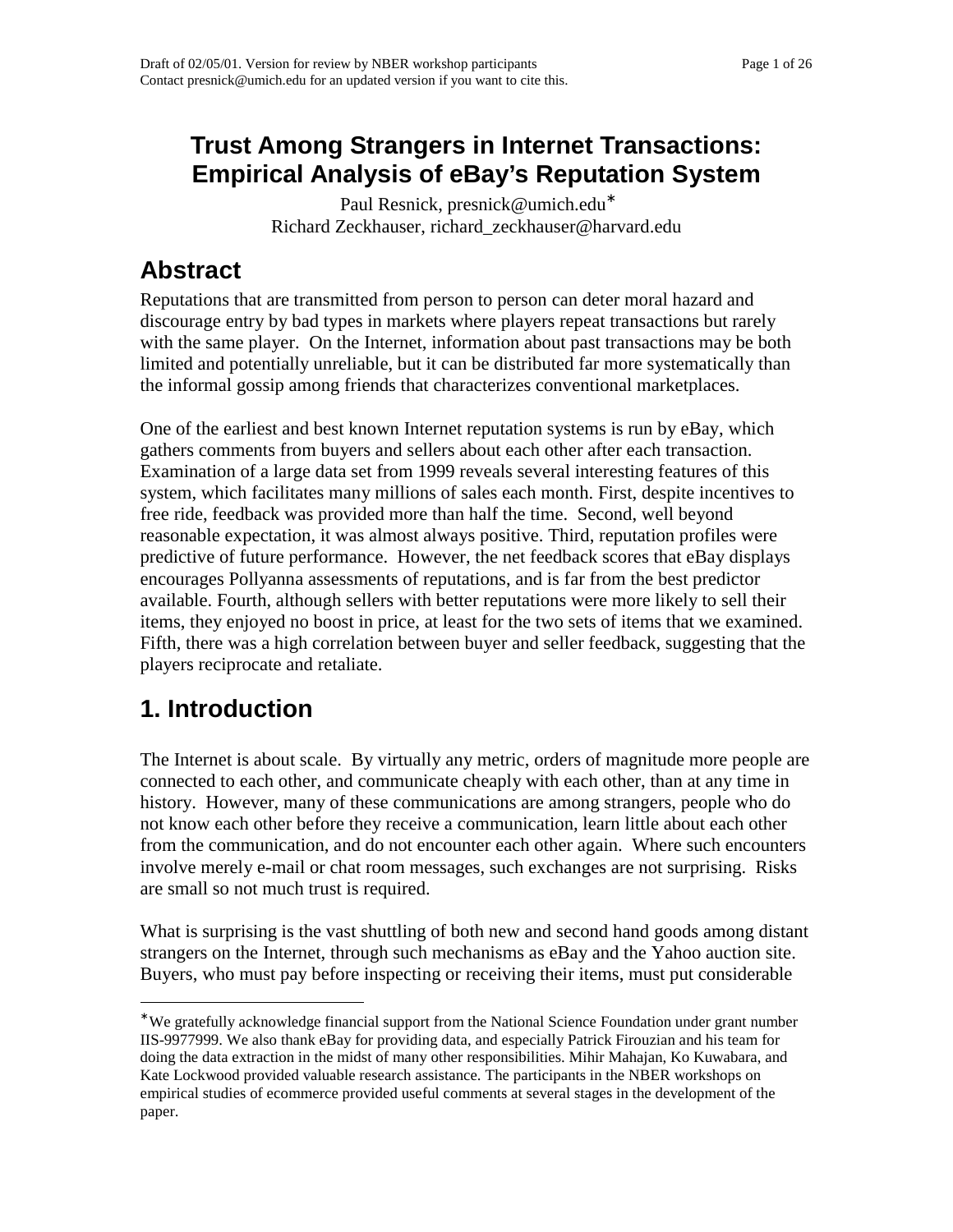dollars at risk. This paper seeks to explain why buyers trust unknown sellers in this vast electronic garage sale. For data, we shall be drawing on all the transactions on the eBay auction site from February through June 1999. The scale of these operations is impressive. eBay's site now boasts an average of more than 5 million active auction listings and though there has been growth over time our complete dataset consists of millions of items. $<sup>1</sup>$ </sup>

The basic assertion of this paper is that trust has emerged due to the feedback or reputation system employed by eBay and other auction sites. The primary task of this paper is to examine how and why that system works.

#### **Trust in traditional transactions among strangers**

This new phenomenon of trust among strangers in Internet auction exchanges relies on a reputation system that is fundamentally different from those that human societies have evolved over thousands of years to create trust, particularly trust in economic transactions. Our focus is on transactions at the retail level, namely when the scale and dollar volume of transactions is limited.

How is trust traditionally created when goods are exchanged? We identify eight factors; readers would add more. (1) Most retail transactions are conducted locally, which gives individuals the opportunity to inspect them, as say with fruit in a rural market. If quality is discernible, no trust is needed. (2) Retail operations tend to be large relative to their local market, be they vegetable sellers or the local department store. Buyers have frequent interaction with the same seller, and learn whom they can trust. (3) Even when one's personal interactions are limited, given that a retailer's sales are concentrated in a locale makes it easy to develop reputations so customers learn about retailers from their peers. (4) Retailer reputations are borrowed from other contexts. For example, retailers are likely to be pillars of the church and community, and would be highly reluctant to sacrifice the status that comes from such reputations.<sup>2</sup> (5) Reputations are built over many years; witness the reputations of Sotheby's and Christies, the leading auction houses, which are hundreds of years old. (6) Reputations are borrowed from others. Thus celebrities will attest to the quality of products. (7) New goods benefit from established brand names, and policing of quality by those who own them. The product, not the retailer, wins the reputation.  $(8)$  Significant expenditures – e.g., building a fancy store on Manhattan's Fifth Avenue<sup>3</sup> -- indicates that one will be reliable, lest this expenditure be wasted, a form of signaling.

Internet auctions have none of these mechanisms available. Sellers are not met, and little or nothing is known about their characteristics, or even their location beyond its city.

 $\overline{a}$ <sup>1</sup> We are not permitted to reveal the exact number of transactions per day in our data set.

 $2$  In recent years, a literature on social capital has documented the many positive effects of civic activities and informal social ties, including their effects on trust building. Robert Putnam's book Bowling Alone reviews this literature and also documents declining social capital in the United States from the 1960s to the mid-nineties (Putnam 2000).

<sup>3</sup> Recently, H&M, a Swedish retailer of high quality but little known in the United States, had round the block lines at the opening of such a store.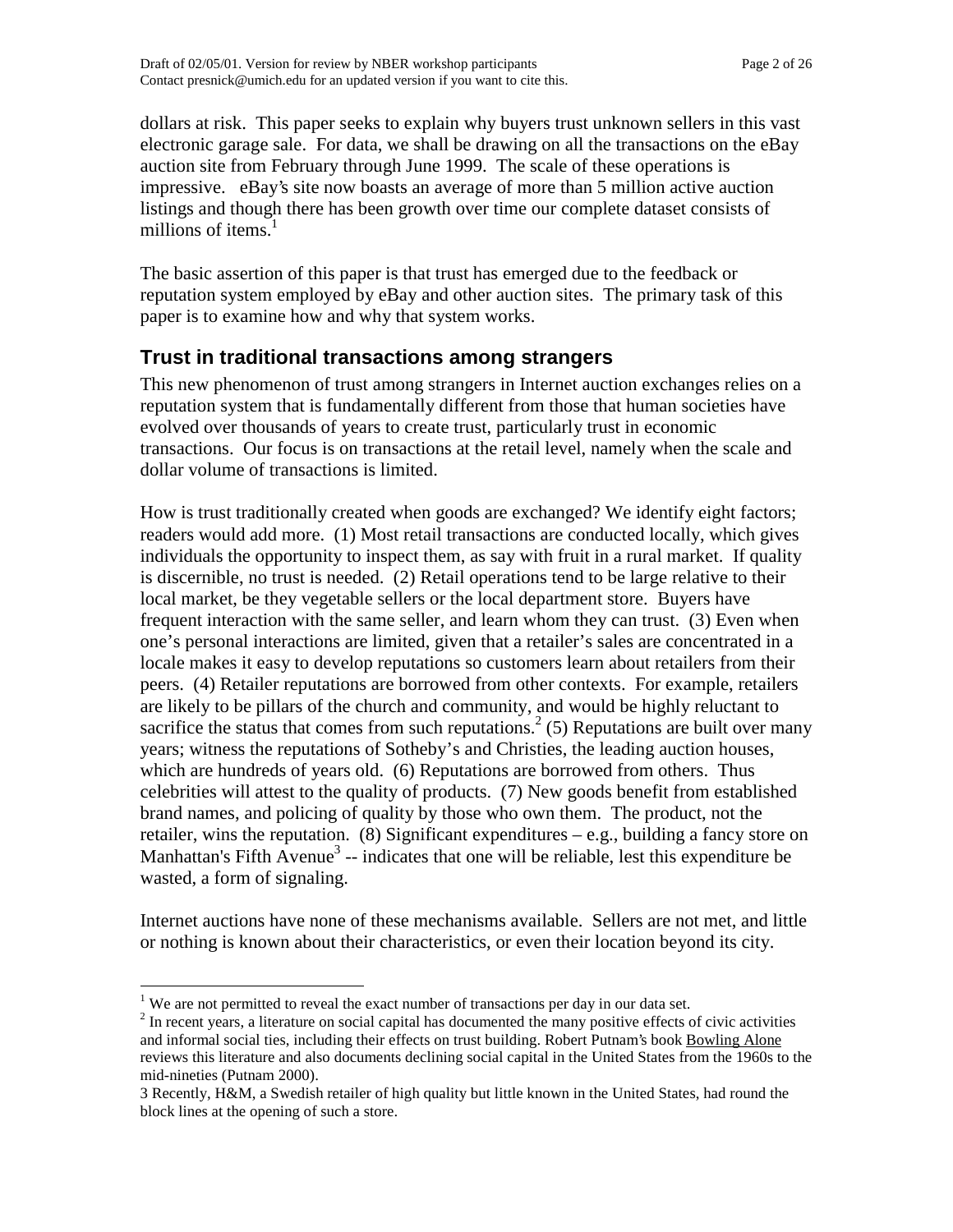Customers rarely repeat, and they do not run into each other. Putting items on the Web is a cheap activity. Some goods that are traded are not brand name, and when they are there is a risk of being counterfeit. Measured in relation to the age of significant retail operations, all of the sellers are new. No one attests about the sellers. Firms like eBay do not stand behind their auctioneers. Yet millions of transactions have taken place.

What has substituted for the traditional mechanisms that establish trust? The argument we develop below is that the Internet substitutes a much better distribution of what information there is for the much more limited, but more reliable information of traditional retail markets. At least as judged by sales volume, the system appears to be working.

Though the system appears to be working, none of its participants know exactly how it is working or what its properties might be. For example, we found that just over half of buyers provided feedback. Presumably, these buyers comprise an unrepresentative sample. If they are merely individuals who find it cheap to do so, the bias might not be severe. However, it may be that dissatisfied customers are substantially less likely to give feedback. If so, since the overwhelming majority of feedback is positive, the most important information is being lost. Similarly, there is no known correlation of feedback with the price of the transaction. Conceivably sellers are honest with small transactions, but deceive (cash in their reputations) with large ones.

The task of this paper is to determine, as best as is possible with data provided by eBay, how the system is working. A reputation system must meet three challenges (Resnick, Zeckhauser et al. 2000). It must: (1) provide information that allows buyers to distinguish between trustworthy and non-trustworthy sellers (2) encourage sellers to be trustworthy, and (2) discourage participation from those who aren't. In the terminology of asymmetric information, the second and third criteria are that a reputation system must deter moral hazard and adverse selection on the part of sellers (Milgrom and Roberts 1992, chapters 5 and 6).

The eBay reputation system is applied to buyers as well. However, buyers' reputations matter substantially less, since sellers can hold goods until they are paid. The greatest risk is that they will not get paid, in which case they can turn to the second high bidder. Moreover, even if sellers wished to rely on buyers' reputations it would do little good, since it is not possible to exclude buyers with bad reputations from one's auction.<sup>4</sup>

It is worth noting at the outset that the system need not be theoretically sound in order to work. It may only be necessary that both buyers and sellers believe that the system or some part of the system works. There is little published literature on the effective workings of reputation systems on the Internet, so it seems extremely unlikely that many participants are aware of frequency of feedback, disproportions in feedback among those having positive and negative experiences, etc. What matters therefore, is not how the system works, but how its participants believe it works, or even whether they believe it works even if they have no concern about why. To invoke an analogy drawn from

 $\overline{a}$ <sup>4</sup> In fact buyers' reputations are slightly better than sellers' reputations overall, as discussed in section 6.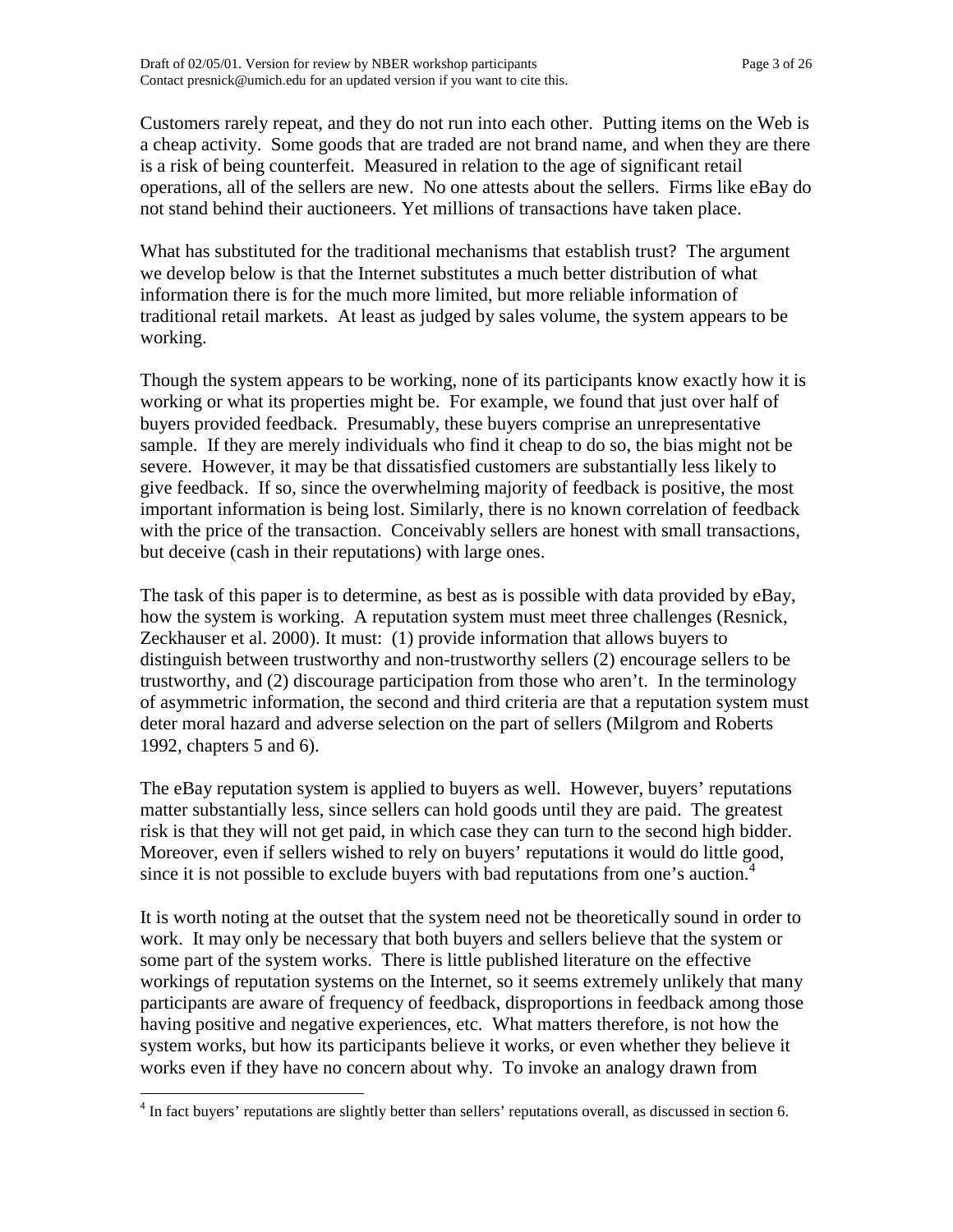grander considerations, the behavior of man in a world without a God might be fully moral and God fearing if its denizens believed there was a God who would judge them and possibly punish them in the hereafter.

Let us illustrate how a system might deter moral hazard and adverse selection, even if it did not allow buyers to actually distinguish trustworthy from untrustworthy sellers. Suppose that negative feedback is rarely given even when buyers are dissatisfied, suggesting that the system would not work if this fact were widely known. Say that new sellers have to pay an entry or initiation fee in terms of reduced prices and reduced frequency of sale/item listed.<sup>5</sup> (eBay charges a listing fee of between \$.25 and \$2, so that a lower probability of sale costs sellers a little money as well as time and effort.) If unreliable sellers know that they will have to pay their dues at the outset, and if they believe that the feedback system is likely to give them poor ratings, they will be deterred from participating. They will not make the investment of entering in the first place.

#### **Internet-Based Reputation Systems**

Why might we expect an Internet-based reputation system to work? Why might it fail? The big advantage of the Internet is that the out-of-pocket costs of providing and distributing evaluations are respectively minimal and zero.

 Consider the contrast with the village retail store, which may have thousands of different customers in a month. Most Internet sellers will have far fewer actual buyers than this, and they will be much more dispersed. Both factors would suggest that reputations, both good and bad, would be harder to establish.

Cheap collection and distribution, however, can accomplish a lot. If one has a bad experience in the village, one may tell one's friends, at a cost of a few minutes for each telling. A bad experience with an Internet seller can be recorded in less than a minute, and spread to millions of potential customers. Each of those potential customers is much less likely to ever encounter the blameworthy seller, but they will have the relevant information on a seller when they need it. In short, if information were reliably provided, Internet auctions would provide much more information about sellers than normal retail operations.

One big question about Internet auctions is whether feedback information will be provided as a function of a variety of seller characteristics, such as the seller's current repuation, experience with the sale, and whether the seller first provides feedback on the buyer. Information about the behavior of others is a public good, and whether the information is bad or good, there is little incentive to provide it. Even keystrokes are costly. In fact, more than half of buyers do provide feedback. Assuming feedback is provided, will it be without bias? The disincentive to provide negative information may be far stronger, with the potential for lawsuits, and for retaliatory negative feedback.<sup>6</sup>

 5 Section 7 examines empirically whether sellers do pay dues in this way.

 $6$  A concern about retaliation for negative feedback is prominent in eBay's discussion forums and eBay has publicly acknowledged the concern, although their only remedy thus far is to exhort users to provide honest feedback despite the risk of retaliation. For example, founder Pierre Omidyar posted a public letter to that effect on June 9, 1998.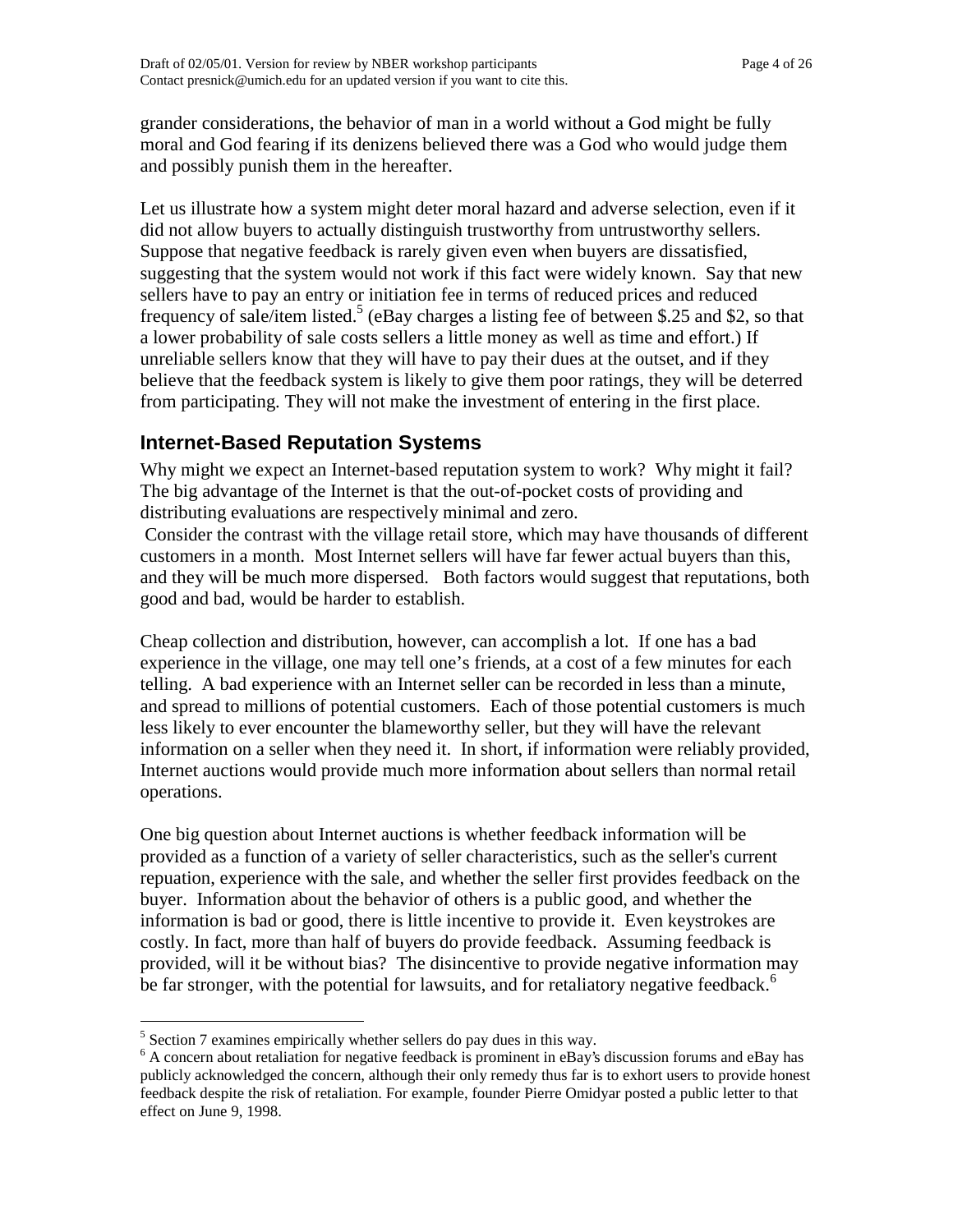Once again, the reality may not matter. Even if there has never been a lawsuit, participants may feel the threat.<sup>7</sup> Beyond these concerns, most people do not like to provide negative feedback. And there may be a bias to the positive side, particularly if the seller goes first, if the feedback process is basically an exchange of courtesies: "You behaved well. You also behaved well."

In the section that follows we discuss the frequency with which feedback is provided as a function of a variety of seller characteristics. But why should anyone consider providing feedback? Why shouldn't they merely free ride? We suspect that many people do it as part of some quasi-civic duty. It is an encouraged activity, and does not cost much. Others do it as a courtesy. They have had a successful transaction and want to say thanks. Some expect reciprocity. Indeed, numerous sellers communicate with buyers that they always provide feedback for a successful transaction, and they hope the buyer will do so as well. These reasons do not apply, or apply much less forcefully, when experience has been bad. Bad evaluations, theory would suggest, are much less likely to be given, unless revenge is a strong motivating force.<sup>8</sup>

Customer-scored reputation systems to date rely overwhelmingly on voluntarily provided information. This creates strong incentives to free ride, and quite possibly to Pollyanna (disproportionately positive) feedback. An alternative framework would pay individuals for providing evaluations, and would reward them if their assessments correlated with future experience. Such markets for evaluations would rely on micropayments from potential buyers to past buyers. In auction markets, current potential buyers could check seller reputations, but only at a cost (Avery, Resnick et al. 1999).

## **2. The eBay Feedback System**

The bulk of this paper is devoted to the assembly and simple analysis of factual information. Given the lack of information that even researchers have about these systems, it seemed that sophisticated game-theoretic analyses of feedback systems, however fascinating, simply could not capture reality. Few if any players could be fully aware of the game that they are playing. Indeed, it is likely that different participants view the feedback system quite differently. The principal goal of our analysis is to discover the empirical properties of these systems that allow them to work so well, not necessarily in terms of providing accurate feedback, but in encouraging participants to buy and sell such a large volume of sometimes nonstandardized items from strangers.

 $\overline{a}$  $<sup>7</sup>$  Note the willingness of credit card companies to cover losses when one's card is stolen or used</sup> inappropriately. Presumably the expected cost is low. But assuring customers on this score would be far less effective than merely providing coverage and charging a bit more for the card. The advantage is not due to customer risk aversion, but rather that credit card companies could never assure customers that the level of risk is really low.

<sup>&</sup>lt;sup>8</sup> Personal experience suggests that the threat of providing negative feedback may be employed when seeking to rectify a transaction (a counterfeit watch), but such threats do not always work, and the person issuing the threat (RJZ) does not always follow through.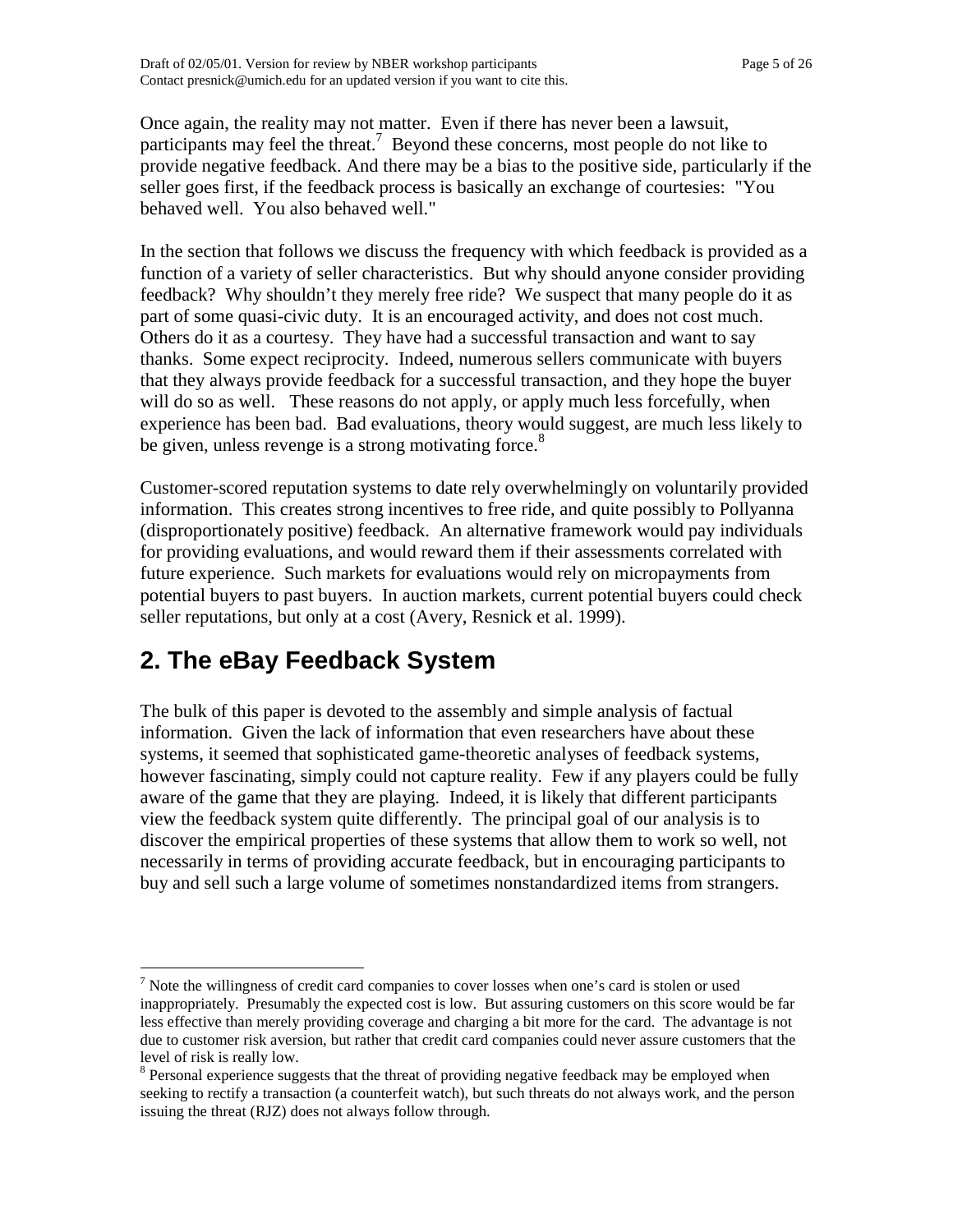Before turning to our actual data, it is worth looking at how the eBay reputation system actually works. Before participating in any auctions, as either buyer or seller, people (henceforth called users, as in users of the auction service) register, providing information to eBay, including name and contact information. The only information that eBay verifies, at least for buyers, is that the email address is valid. $9$  Not all of the information provided to eBay is made visible to other users. In particular, as part of the registration process, the user chooses an online pseudonym, or ID. This, rather than the full name provided to eBay, is shown to other users when buying and selling. Some users choose to use their email address as their pseudonym but many others choose other short monikers. Other users can request the email address associated with any pseudonym, but must reveal their own email address in order to do so. EBay does not reveal the real names and physical addresses provided during registration to other users. Since there are many ways to sign up for free email accounts at services like HotMail and Yahoo, this system means that anyone who wants to remain anonymous has the option to do so.

Buyers and sellers can leave comments about each other after transactions, but are not required to do so. Each comment consists of one line of text, plus a numeric rating of  $+1$ (positive), 0 (neutral), or -1 (negative). Initially, any user could leave feedback about any other user. Beginning in February, 1999, all negative feedback had to be tied to a particular transaction. Beginning in February, 2000, all feedback had to be tied to a transaction: i.e., only the seller and winning bidder can leave feedback about each other.

Users have the option of whether to make their feedback visible to other users or not, but this decision must be made about the entire feedback profile, not on a case by case basis. By default, the feedback profile is publicly visible, and we have never encountered a user who had chosen to hide their feedback profile.

When a buyer searches for items, she sees a summary listing of items, with item titles and current price, but not the sellers' pseudonyms or any indication of their prior feedback (Figure 1). After clicking through to the item's full description page, the seller's ID and a summary feedback score are displayed (Figure 2). The feedback summary is computed by taking the number of unique (distinct) users who left positive feedback, and subtracting the number of unique users who left negative feedback.<sup>10</sup> If the buyer chooses to click on the summary feedback score, she sees details of the seller's feedback profile (Figure 3). This includes a breakdown of positives, neutrals, and negatives, and also breakdowns for the most recent week, month, and six-month period. The buyer can then scroll down to view the text of the actual comments, most recent comments first (Figure 4). It is possible to scroll through any or all of the comments, but eBay does not provide an easy way to search for the negative and neutral comments. After placing a bid on an item, the seller can view the list of bidders and click through to see their feedback

 $\overline{a}$ 

 $9<sup>9</sup>$  As part of the registration process, eBay sends an email to the user, which authenticates that the email contact information is a working a email account that the person registering has access to. EBay does not require buyers to provide a credit card number. Beginning October 22, 1999, eBay required sellers to provide a credit card number or go through an alternative identity verification process.

<sup>&</sup>lt;sup>10</sup> This summary statistic is highly inappropriate in an information theory sense, since negative scores are so rare. A more informative single number would be positives -  $c^*$  negatives, where c would be a number far greater than 1.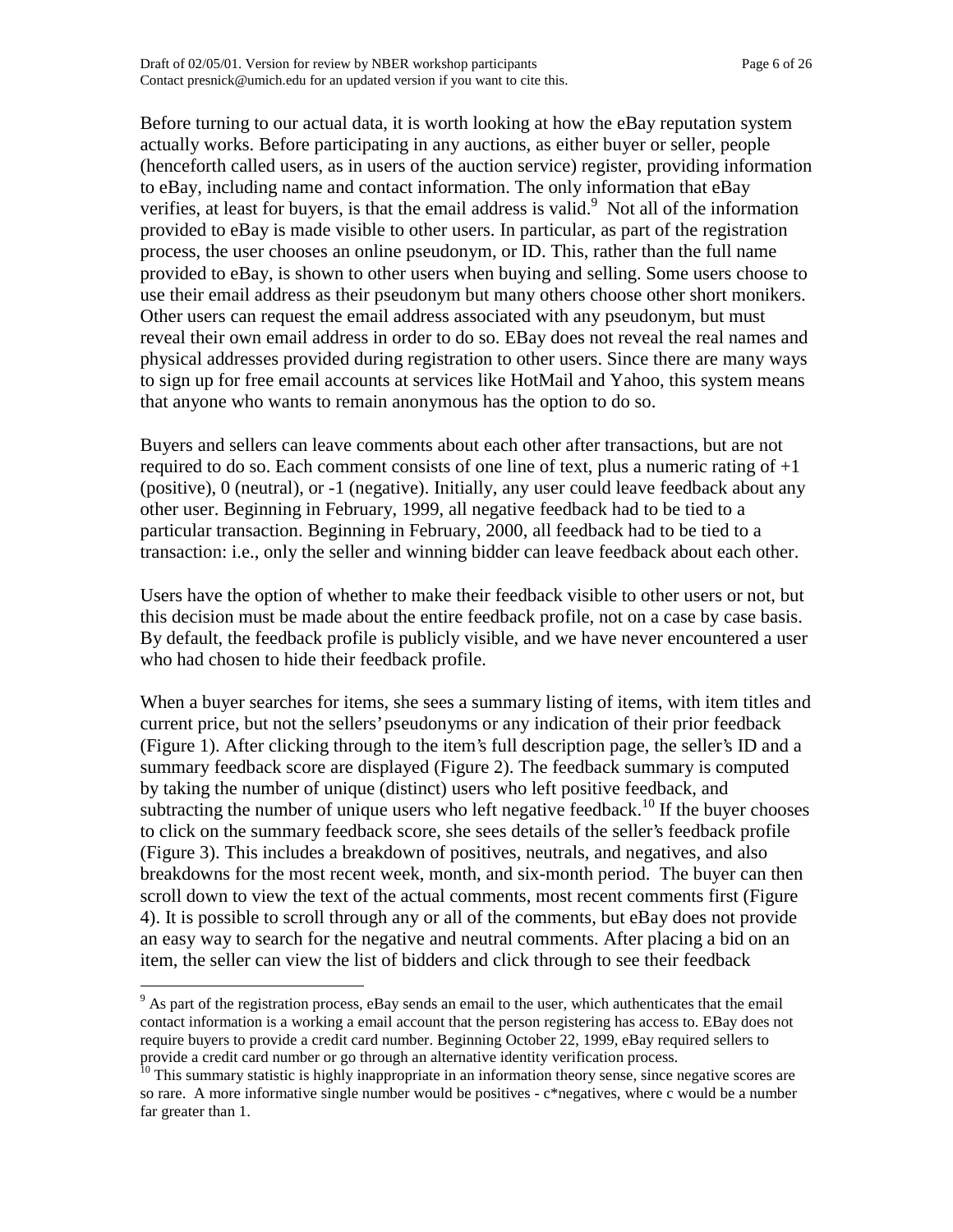profiles. Sellers are permitted to cancel particular bids, but they do not have a way to proactively prohibit future bids from the same bidder, or all bids from bidders having bad feedback profiles. Since many bids arrive in the last few minutes of auctions (Roth and Ockenfels 2000), it is often impossible for a seller to avoid unwanted buyers.<sup>11</sup>

| Item/f     | <b>Current liens</b>                             | Price    | <b>Bids</b> | <b>Ends PST</b> |
|------------|--------------------------------------------------|----------|-------------|-----------------|
| 1202462934 | BRILLIANT Cut Crystal Cruet by HAWKES #2.        | \$65.00  | $\sim$      | Dec-22 19:10    |
| 1202254895 | 2 APRICOT CUT TO CLEAR WINE GOBLET WE EL         | \$75.00  |             | Dec-24 10:25    |
| 1203377353 | 2 Sandwich Plates Pinwheels                      | \$9.99   | $\sim$      | Dec-25 22:54    |
| 1203323028 | Cut Clare 2 Handled 9" Bowl - EXPANDING STAR L U | \$15.00  |             | Dec-27 20:36    |
| 1203341845 | CUT GLASS - 11/2* SHALLOW BOWL - OLD L           | \$99.95  | $\sim$      | Dec-27 21:18    |
| 1203505924 | Cut Class 11 1/2-in. High, Shouldered Vase El    | \$150.00 | $\sim$      | Dec-28 18:39    |
|            | Figure 1: the auction summaries listing          |          |             |                 |

| 2 APRICOT CUT TO CLEAR WINE GOBLETS NR             |                                                                                                   |             |                                        |  |  |  |  |
|----------------------------------------------------|---------------------------------------------------------------------------------------------------|-------------|----------------------------------------|--|--|--|--|
| Item #1202254895                                   |                                                                                                   |             |                                        |  |  |  |  |
| Pottery & Glass:Glass:Cut Glass:American Brilliant |                                                                                                   |             |                                        |  |  |  |  |
| Currently                                          | \$75.00                                                                                           | First bid   | \$75.00                                |  |  |  |  |
| Quantity                                           |                                                                                                   | $#$ of bids | 1 bid history                          |  |  |  |  |
| Time left                                          | $2$ days, 0 hour +                                                                                | Location    | CТ                                     |  |  |  |  |
|                                                    |                                                                                                   |             | Country/RegionUSA/Hartford             |  |  |  |  |
| Started                                            | Dec-14-00 10:25:53 PST                                                                            |             | $\equiv$ mail this auction to a friend |  |  |  |  |
| Ends                                               | Dec-24-00 10:25:53 PST                                                                            |             | <b>88</b> watch this item              |  |  |  |  |
|                                                    |                                                                                                   |             |                                        |  |  |  |  |
| Seller (Rating)                                    | seller01(90) \$                                                                                   |             |                                        |  |  |  |  |
|                                                    | view comments in seller's Feedback Profile   view seller's other auctions   ask seller a question |             |                                        |  |  |  |  |

High bid

#### buyer01(79)

Figure 2: detail about one item, including feedback of seller and highest bidder. User names are disguised in this and other figures to protect the privacy of eBay users.

| Overall profile makeup                                                             |                                                                  |             |                     |            |  |  |  |
|------------------------------------------------------------------------------------|------------------------------------------------------------------|-------------|---------------------|------------|--|--|--|
| 94 positives. 91 are from unique users<br>and count toward the final rating.       | et <sup>N</sup> ID card<br>Member since Tuesday, Dec 15,<br>1998 |             | <u>seller01(90)</u> |            |  |  |  |
| 4 neutrals. 0 are from users no longer                                             | <b>Summary of Most Recent Comments</b>                           |             |                     |            |  |  |  |
| registered.                                                                        |                                                                  | Past 7 days | Past month          | Past 6 mo. |  |  |  |
| I negatives. I are from unique users                                               | Positive                                                         | 2           | 3                   | 15         |  |  |  |
| and count toward the final rating.                                                 | Neutral                                                          | 0           | 0                   | 0          |  |  |  |
|                                                                                    | Negative                                                         | ۵           | ۵                   | ۵          |  |  |  |
|                                                                                    | Total                                                            | 2           | з                   | 15         |  |  |  |
|                                                                                    | <b>Bid Retractions</b>                                           | 0           | 0                   | 0          |  |  |  |
| $\Gamma$ and $\gamma$ $\Gamma$ and $\Gamma$ and $\Gamma$ and $\Gamma$ and $\Gamma$ |                                                                  |             |                     |            |  |  |  |

Figure 3. Feedback profile of the seller.

 $\overline{a}$  $11$  On the online forum that eBay runs, sellers complain about their inability to avoid problem bidders, especially those who do not pay after winning auctions. For example, see the discussion in Appendix B.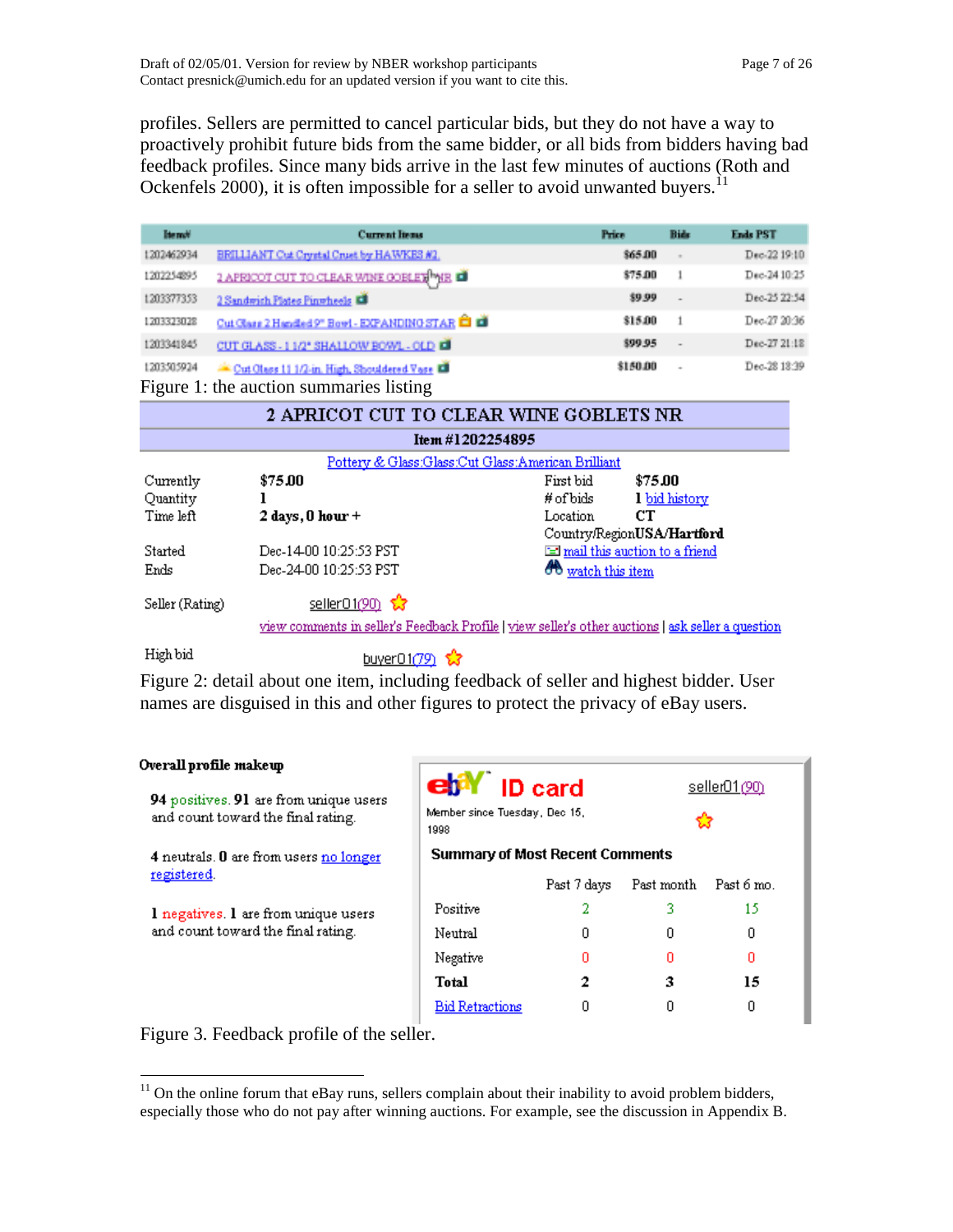| User:                                                                          | buyer02(85) $\sqrt{3}$ Date: Mar-21-00 23:16:24 PST                                                                                                                                      |  |  |  |  |  |
|--------------------------------------------------------------------------------|------------------------------------------------------------------------------------------------------------------------------------------------------------------------------------------|--|--|--|--|--|
|                                                                                | Praise: Very good communication. Fast delivey. Great seller. A++++++                                                                                                                     |  |  |  |  |  |
| User:                                                                          | buyer03(239) & Date: Mar-21-00 14:21:32 PST                                                                                                                                              |  |  |  |  |  |
| Praise: FINE MAN, HIGHLY RECOMMEND, VERY FAST PAYMENT, GREAT E MAIL'S, THANK'S |                                                                                                                                                                                          |  |  |  |  |  |
|                                                                                |                                                                                                                                                                                          |  |  |  |  |  |
|                                                                                | User: buyer4(104) & Date: Mar-21-00 12:48:00 PST                                                                                                                                         |  |  |  |  |  |
|                                                                                | Complaint: ABSOLUTELY NO CONTACT !!!! THIS SELLER IS ONLY WORRIED ABOUT MONEY!!! BEWARE!!!<br>Response: *********THIS BIDDER BOUNCED CHECK THIS IS JUST CHILD LIKE RETRIBUTION ********* |  |  |  |  |  |

Praise: prompt shipment, good packaging, would recommend......

Figure 4: some of the individual comments about the seller. Note that the seller's response to the one negative feedback alleges that it was retaliatory in nature rather than a real indicator of the seller's performance.

A user can change the pseudonym presented to others at any time, but the previous feedback follows the user. It is possible, however, to get a new email address, and register completely anew, thus leaving behind one's previous feedback. Over time, eBay has taken efforts to make this increasingly difficult to return with a new identity (e.g., when registering with a hotmail.com email address, a user has to provide a credit card number and eBay may notice when the same number is used again). It is not, however, completely impossible to do so.

### **3. Data sets**

 $\overline{a}$ 

Our primary data source consists of transactional data from eBay from February 1 - June 30, 1999, and all feedback data up to June 30, 1999. This data set contained more than 20 gigabytes, or the equivalent of more than 13 million pages of double-spaced text. In order to protect the privacy of users, the data set does not include email addresses, pseudonyms, or any other personally identifying information.<sup>12</sup> In order to protect eBay's commercial interests, we are not able to report data that could be used to infer revenue or profits, such as average number of items sold or average selling price. In order to make the data set manageable, we received only the item titles, and not the more extensive text descriptions of items that appeared on the item detail page (e.g., Figure 2). A few other data fields are also not available to us, in order to protect privacy interests of eBay users, or commercial interests of the company. For the most part, however, we have fairly complete data about items listed, bids placed, and feedback given and received.

Several smaller data extractions form the basis for analyses in this paper. The first we refer to as the listed items data set, LI. It is a sample of single items (eBay also permits Dutch auctions of multiple units of the same item) that were open for public bidding (eBay also permits private sales). 36,233 of these items attracted a bid at least as high as

 $12$  In our data set, users are identified with numeric identifiers, enabling tracking of user activity over time without revealing who the users are. eBay has lookup tables to match the numeric identifiers with the registration information for users, but this information was not provided to us.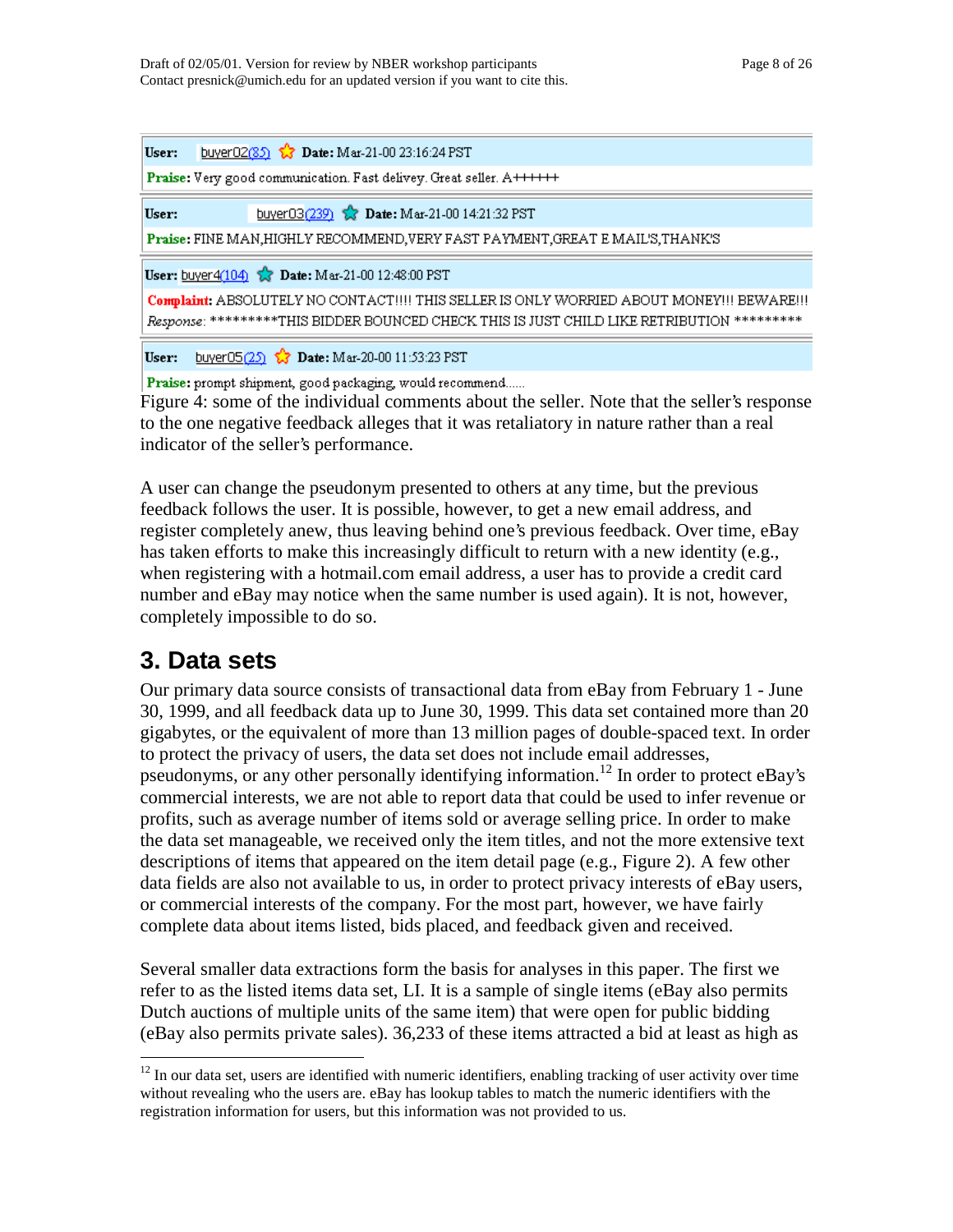both the starting bid and the reserve price and hence were officially sold (some buyers back out after winning auctions, which is the primary source of seller complaints against buyers). All the selected items were listed on February 20, 1999, but this was not a complete sample of items sold on that day. There were 13,695 distinct sellers who listed items for sale in the LI dataset (we refer to them as sellers even if the item did not sell), and 25,103 distinct buyers. This dataset was small enough to permit, for each transaction, computation of buyer and seller feedback profiles prior to the transaction and extraction of feedback about the transaction.

The second data extraction, which we refer to as the longitudinal listings data set, LL, contains all the items listed by a sample of 1000 sellers, during the full time period February 1 - June 30, 1999. The LL data set contains 168,680 item sales. It is too large to permit detailed analyses, but is useful for assessing the extent of repeated interactions between particular buyers and sellers.

A third data extraction focuses on negative feedback in particular, and we refer to it as NF. It consists of a random sample of 1580 negative feedbacks entered on May 1, 1999. For each recipient of this negative feedback, all transactions from February 1- June 30, 1999 were also extracted. This data set is considered in section 8.

Two additional small data extractions reflect transactions for particular items, Rio MP3 players and a particular type of Beanie Baby. These are considered further in section 7.

## **4. General characteristics**

Before looking more specifically at the provision and effects of feedback, we first examine three characteristics of the eBay marketplace. First, are most transactions really between strangers, or do users develop ongoing trading relationships. Second, what is the distribution of prior feedback for buyers and sellers? Third, do most buyers also tend to sell and vice versa, or are the buying and selling roles distinct?

To assess the frequency of ongoing trading relationships, we examined the trading histories of a set of 1,000 sellers, in the LL data set. Overall, these sellers sold 168,680 items during the five-month period from February 1 to June 30, an average of 169 items each. There were 121,564 distinct buyers.

There were 138,458 distinct seller-buyer combinations. This indicates that 17.9% of all sales involved a buyer and seller who had done business with each other before. However, 89.0% of all seller-buyer pairs conducted just one transaction during the time period, and 98.9% conducted no more than four. In the vast majority of cases, multiple transactions between a seller and buyer occurred within a few days of each other (sellers often offer reduced shipping costs to buyers who buy several items that can be shipped together). In most cases, even these multiple transactions are best thought of as a single interaction. Thus, performance in the current transaction will rarely be directly remembered by future buyers who are, after all, different from the current buyer: an explicit reputation system is needed to make current performance visible to other buyers.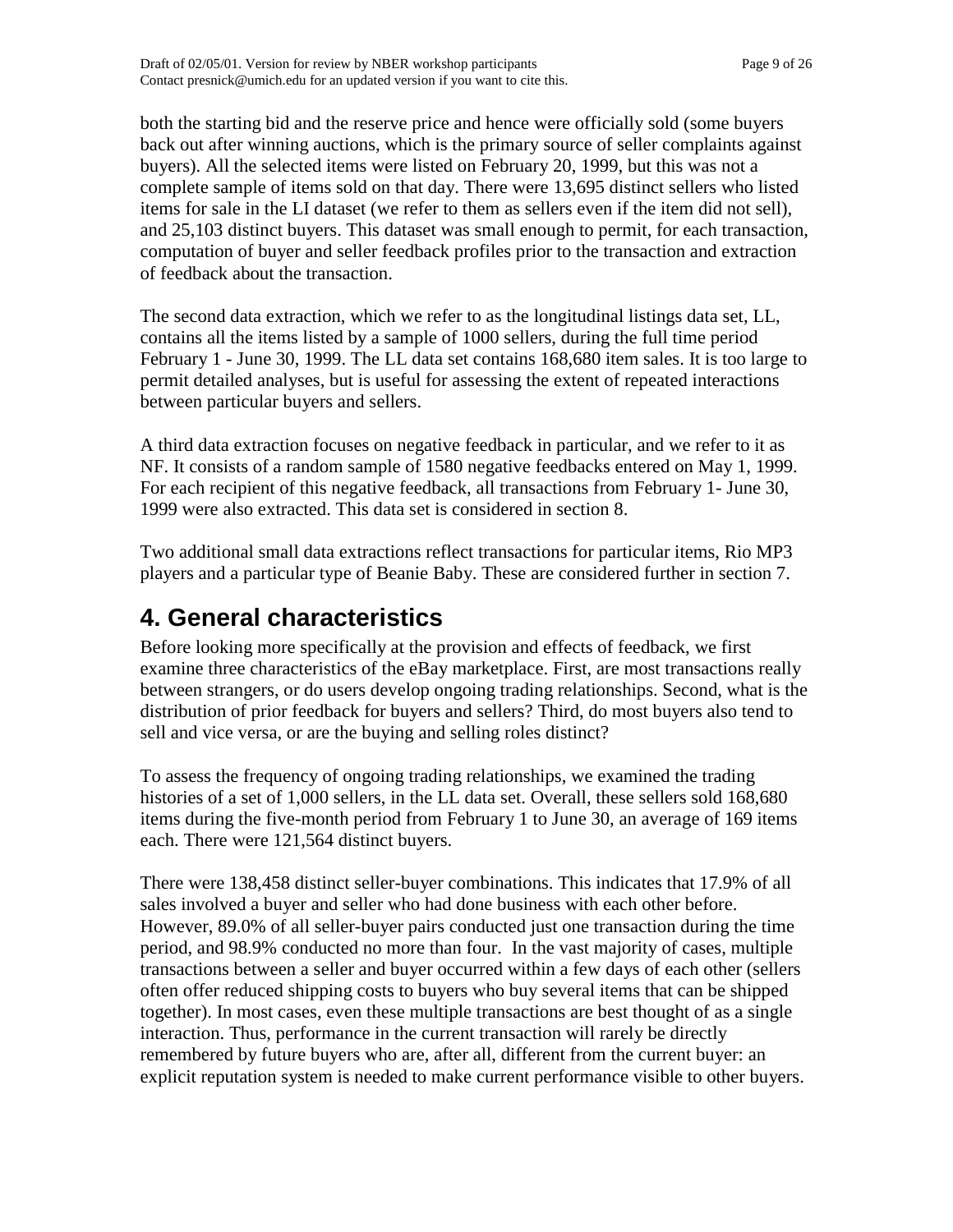Sellers tend to be far more experienced, on average, than buyers. Figure 5 shows histograms of the overall feedback scores (unique positives minus unique negatives) of the two groups for the LI data extraction. The sellers are much more likely to have very high feedback scores. The sellers' median was 33 (the score of the median item was 82, reflecting that high feedback sellers listed more items in the data set). The buyers' median was 8. It's unlikely that many people accumulate scores of 55 (ln[score] of 4) or 148 (ln[score] of 5) selling items from their attics, so eBay must be attracting professional sellers who are deliberately acquiring items from other sources in order to sell them on eBay. On the other hand, about a quarter of items were listed by people with net scores of less than 20, and 18% were listed by sellers with scores of 10 or less. Thus, there is also a large contingent of amateur sellers. Among the buyers, the concentration of low feedback scores is much higher. Overall, then, eBay is not only a c2c (consumer to consumer) marketplace but also a b2c (business to consumer) marketplace.



Figure 5. Histograms of feedback profiles for distinct buyers and sellers in the LI data set. Each bar shows the number of buyers and sellers, respectively, with ln (positives-negatives  $+ 1$ ) defining the range of feedback scores grouped in that bar. A ln[score] of 2 corresponds to a score of 7, 4 to 55, and 6 to 403. The sellers group includes all users who listed items, whether or not the items sold.

While some eBay users are traders, most are primarily either sellers or buyers. We traced the selling and buying of all users who listed or bought items in the LI extraction, for the entire period from February 1 through June 30, 1999. For the sellers in the LI extraction, the median number of items sold during the five month period was 76 but the median number of items bought was just 9. For the buyers in the LI extraction, the median number of items sold was 0 (three quarters sold fewer than 10 items) and the median number of items bought was 28.

# **5. Provision of feedback at eBay**

The first and most basic questions about feedback concern the extent to which it is provided, and its content when provided. Clearly, there are some users with hundreds or even thousands of feedback points, so feedback is given at least some of the time. How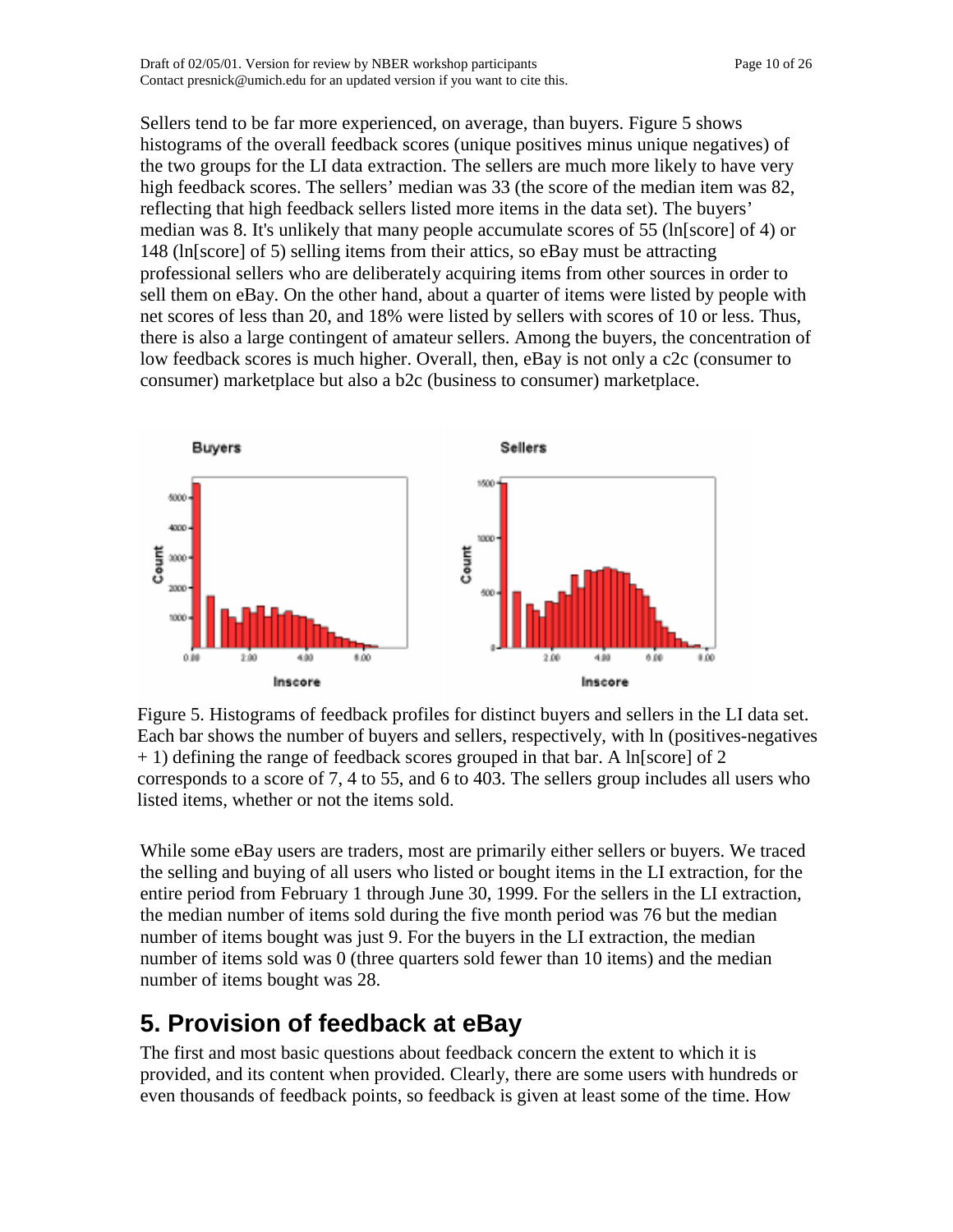often is feedback positive? A brief perusal of the ratings on Ebay or Yahoo suggests that negative feedback is rare, but hardly unknown. $^{13}$ 

The LI data extraction of 36,233 sold items permits more systematic examination of these questions. During this time period, feedback was sometimes but not always explicitly marked as relating to a particular transaction. Using computerized matching, we were, however, able to find, for each transaction, the first feedback from the buyer about the seller that occurred in the six weeks following the transaction.<sup>14</sup> Table 1 summarizes the descriptive statistics for this data set. Buyers commented on sellers for 52.1% of the items, sellers on buyers 60.6% of the time. Thus sellers -- many of whom have quite extensive experience -- will have at least some expectation that there will be feedback on their transactions. Of feedback provided by buyers, 0.6% of comments were negative, 0.3% were neutral, and 99.1% were positive. Sellers were slightly less happy (the most common complaint by sellers is that the winning bidder simply doesn't follow through on the transaction). Taken at face value, the overwhelming majority of transactions lead to happy outcomes. A cursory examination of the follow-up comments after negative feedbacks suggests that even these transactions sometimes end with happy buyers.

|          | <b>Buyer of Seller</b> |      |                          | Seller of Buyer |  |  |
|----------|------------------------|------|--------------------------|-----------------|--|--|
|          | Frequency Percent      |      | <b>Frequency Percent</b> |                 |  |  |
| negative | 111                    | 0.3  | 353                      | 1.0             |  |  |
| neutral  | 62                     | 0.2  | 60                       | 0.2             |  |  |
| positive | 18,569                 | 51.2 | 21,560                   | 59.5            |  |  |
| none     | 17,491                 | 48.3 | 14,260                   | 39.4            |  |  |
| Total    | 36,233                 |      | 36,233                   |                 |  |  |

Table 1: The frequency of feedback after transactions in the LI data extraction.

Analysis of the text comments accompanying the 111 negative and 62 neutral comments revealed many reasons for dissatisfaction, as shown in Table 2. While both neutrals and negatives generally indicate dissatisfaction (except for 8 of the neutrals), they tended to used for different kinds of complaints. Surprisingly, items that did not match their description were somewhat more likely to receive neutral than negative feedback, perhaps reflecting that buyers may have thought discrepancies were honest mistakes on the part of sellers. Similarly, slow shipment was more likely to lead to a neutral than negative feedback. Not following through on a sale, or worse, not sending the item after receiving payment, tended to yield negative rather than neutral feedback.

 $\overline{a}$ <sup>13</sup> Informal surveys of economists, all of whom knew about eBay but only a small fraction had purchased from it, suggests that theory alone provides little indication to the answers to these questions. There was considerable variation in answer to the questions of: How frequently is feedback given, and how often is it negative? None of our respondents got close to the actual frequency of negative feedback.

<sup>&</sup>lt;sup>14</sup> It is possible that such a feedback could be about a different transaction, if the buyer and seller engaged in multiple transactions during the time period. Thus, the data reported here probably slightly overestimate the percentage of transactions that get positive, neutral, and negative feedback.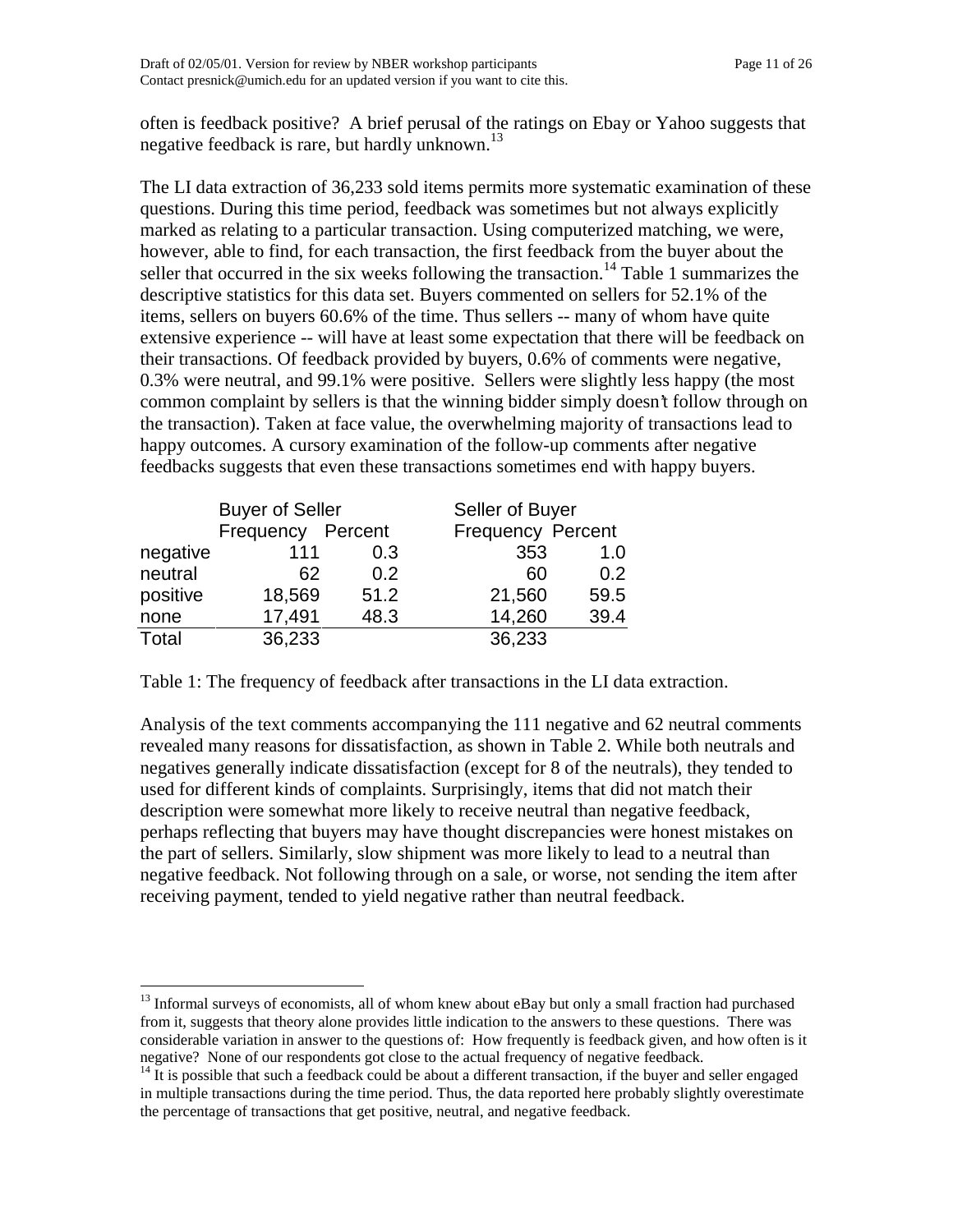|                              | Neutral feedback | Negative feedback |
|------------------------------|------------------|-------------------|
| Arrived in poor condition,   |                  |                   |
| item not as advertised,      |                  |                   |
| replica rather than original | 24               | 17                |
| Backed out of transaction    |                  |                   |
| (did not contact or respond) |                  |                   |
| to high bidder)              | 1                | 30                |
| No item received after       |                  |                   |
| sending payment              | 2                | 38                |
| Other communication          |                  |                   |
| problems                     | 17               | 18                |
| Slow shipping                | 13               | 6                 |
| Positive about transaction   | 8                |                   |
| All                          | 62               |                   |

Table 2: Buyers' most common complaints. Note that a single comment may be classified in more than one way, if it mentions more than one problem with the transaction.

## **6. Does Prior Feedback Predict Future Performance?**

Before turning to the question of whether eBay users pay attention to feedback in deciding whether to bid for an item, and if so how much, we first consider the information content of a seller's repuation. Does a seller's feedback profile predict future performance? As suggested in the introduction, the feedback system may be useful even if it is not predictive of future performance, so long as people believe it is. There are also game theoretic models in which buyers should punish sellers for prior negative feedback (or punish newcomers for lack of prior positive feedback) even if prior feedback does not indicate future performance. Still, it is interesting to investigate whether prior feedback is predictive.

Table 2 indicated that neutral comments are typically used for slightly problematic transactions (delays, poor communication) while negative comments are used for very problematic transactions (never shipped, broken, counterfeit, etc.). Since both are rare, we have grouped them together as problematic transactions.

Negative feedback appears to be less frequently directed to experienced sellers than to those who are less experienced. Again considering the buyers and sellers involved in the transactions from the LI data extraction, Table 3 shows the percentage of negative feedbacks among users with varying amounts of positive feedback. Among sellers with fewer than 10 positive feedbacks, 2.83% of all feedbacks were neutral or negative. This figure steadily declines as sellers get more experienced, until the group with more than 1000 positives.15 Removing one outlier – with 180 negatives, 125 neutrals and 3681

 $\overline{a}$ <sup>15</sup> There are many possible explanations for the experience/frequency of feedback relationship. For exampe, experience may make someone a better seller. Only sellers with stellar reputations will stay longterm on the system; with a bad record one comes back with a new identity. Buyers may be hesitant to give negative feedback to a long/strong record, perhaps doubting their own judgment.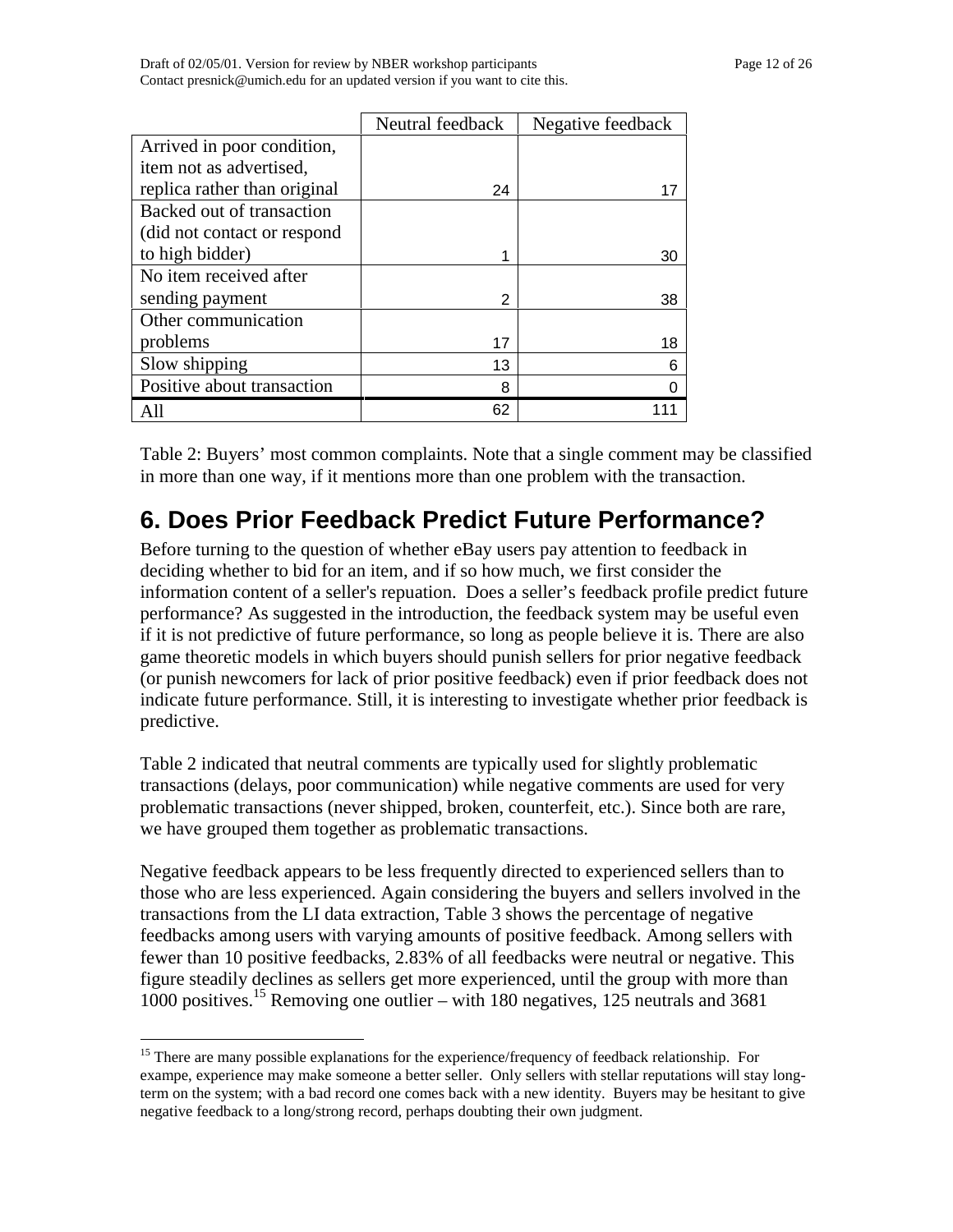| Group            | N         | Percent neutral | N        | Percent neutral |
|------------------|-----------|-----------------|----------|-----------------|
|                  | (Sellers) | and negative    | (Buyers) | and negative    |
|                  |           | (Sellers)       |          | (Buyers)        |
| $0-9$ positive   | 4,018     | 2.83%           | 13,306   | 1.99%           |
| 10-49 positive   | 3,932     | 1.25%           | 7,366    | 1.09%           |
| 50-199 positive  | 3,728     | 0.95%           | 3,678    | 0.76%           |
| 200-999 positive | 1,895     | 0.79%           | 738      | 0.60%           |
| $1000+$          | 122       | 1.18%           | 15       | 0.92%           |
| All              | 13,695    | 0.93%           | 25,103   | 0.83%           |

Table 3: The percentages of prior problematic feedback for buyers and sellers with different experience levels.

positives -- reduces the ratio of problematic transactions to 1.04%, still a lot higher than the 200-999 group and somewhat higher than the  $50-199$  group.<sup>16</sup>

The feedback profiles of buyers follow a similar pattern, although they have somewhat less problematic feedback overall than sellers. One possible explanation is that those who were buyers in the transactions in our sample tended to have more of their prior feedback from purchases than did our sellers. Since buyers offer a standard good (money) and offer it first, one might expect buyers to receive less negative feedback overall than sellers.

We next turn to the question of whether prior feedback could be used to help buyers avoid problematic transactions, again using the LI data extraction. The overall probability of a neutral or negative feedback was .46% (.89% of evaluations given). This may be an underestimate of the true percentage of problematic transactions, because problems may be resolved before users contribute feedback and even if the problem is not resolved, some buyers may not leave negative feedback. It could be a substantial underestimate if participants are hesitant to give negative feedback for fear of retaliation.

We model the feedback the buyer provides about the transaction as a function of the seller's previous feedback profile. It is not obvious exactly what features of the feedback profile should be most diagnostic of performance. The analysis above suggests that more experienced sellers are better, up to a point. We compute the log of the number of positive feedbacks, adding 1 to avoid the possibility of taking the log of  $0<sup>17</sup>$  To measure previous seller problems, we combined the neutral and negative feedbacks as an indicator of problematic transactions, added one and computed the log. A logistic regression the

 $\overline{a}$ 

<sup>&</sup>lt;sup>16</sup> In future work, we hope to explore the decline in performance once an extremely large number of positives has been received. Initial hypotheses include that it becomes too expensive to leave the system once one has acquired so many evaluations, sellers are counting on many buyers not looking beneath the aggregate score, or that sellers become "worse" because they capitalize or ride on their established reputations.

<sup>&</sup>lt;sup>17</sup> We also included the square of  $ln(pos)$  as a variable, to possibly account for the fact that performance declines with very high feedback, but its coefficient was not significant and was of the same sign as ln(pos), so we have omitted from the results reported here.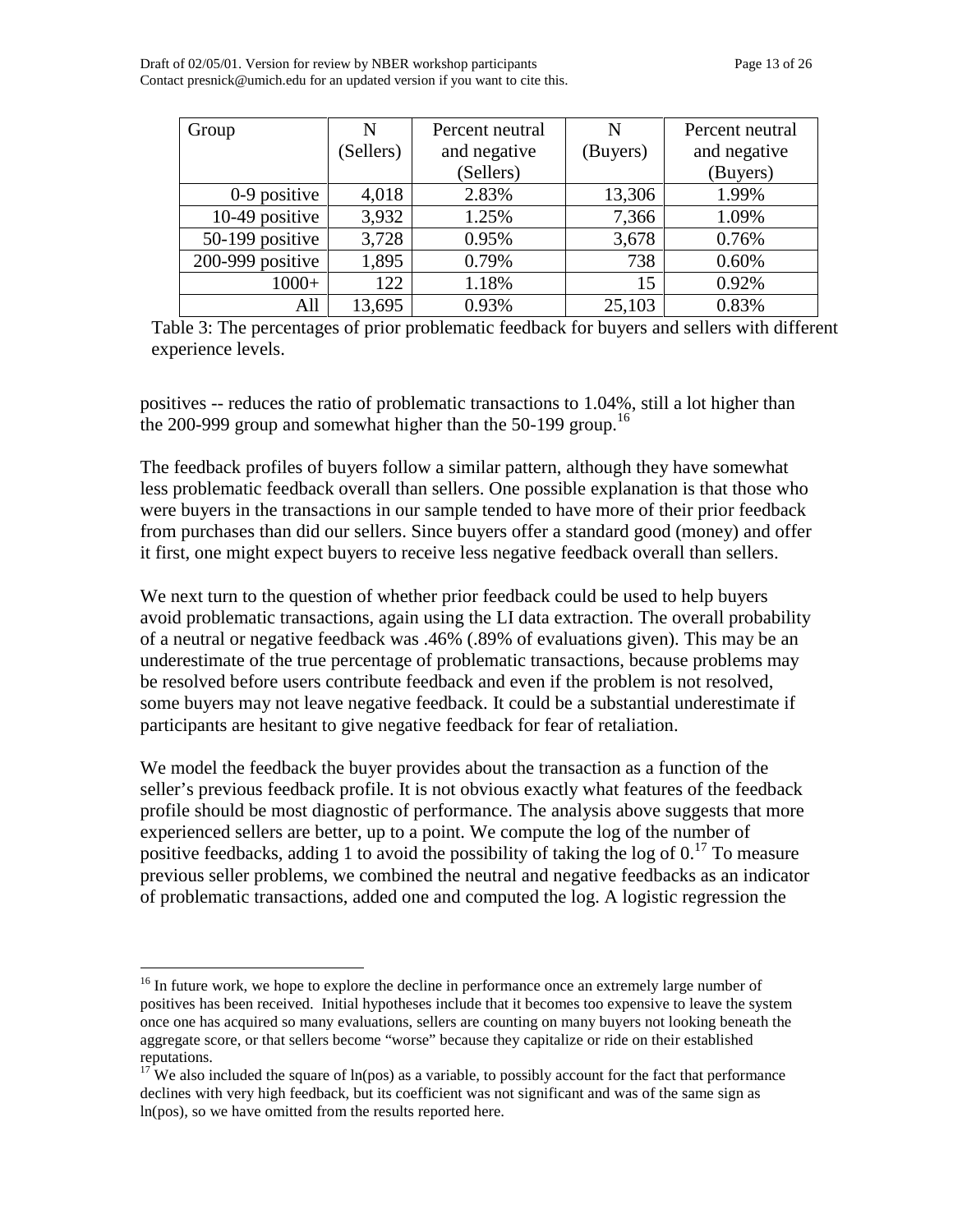following coefficient estimates<sup>18</sup>: The coefficients are all highly significant.

$$
\ln\left(\frac{\Pr(problematic)}{1-\Pr(problematic)}\right) = -3.9404 + .7712 * \ln(PROBLEMS + 1) - .5137 * \ln(POS + 1)
$$

Thus, for a newcomer with no previous feedback, this estimates the probability of a problematic transaction at 1.91%. A veteran with 100 positive and no negative feedbacks would have an estimated probability of a problematic transaction of .18%. 100 positives and 3 negatives would yield an estimate of .53%. It is worth noting here that since negative feedback is rare, for experienced buyers the positive feedback score is almost the same as the net score of positives minus negatives. Thus, predicting performance based only the net score that eBay computes would treat the sellers with 100 positives and 0 or 3 negatives as almost the same, while this model suggests that the risk of problematic transactions is quite different for the two profiles.

The model accounts for only a small part of the variability in which transactions are problematic, but it does provide some value, as summarized in Figure 6 and Table 4.<sup>19</sup> For example, someone using this model who was willing to forego bidding on about half



Predicting Problem Transactions

Figure 6: The tradeoff between sensitivity and specificity for predicting problematic

 $\overline{a}$ 

 $18$  We considered other models, including variants on the fraction of negative feedback, but the coefficient on this variable was never significant. We speculated that the value of the transaction may be correlated with the probability it will be problematic, since sellers can profit more from cheating on a high-priced item and the cost of a negative is independent of the price. But the effect of price was tiny and not statistically significant in models either with or without the prior feedback as covariates.

<sup>&</sup>lt;sup>19</sup> More sophisticated models might do even better at predicting future performance. For example, Zaccaria has analyzed adaptive scoring functions that weight more recent activity more heavily (Zacharia, Moukas et al. 2000). Dellarocas has examined models that might discount the effects of a few ratings that were entered in a deliberate effort to manipulate reputations (Dellarocas 2000). The results from the simple model in this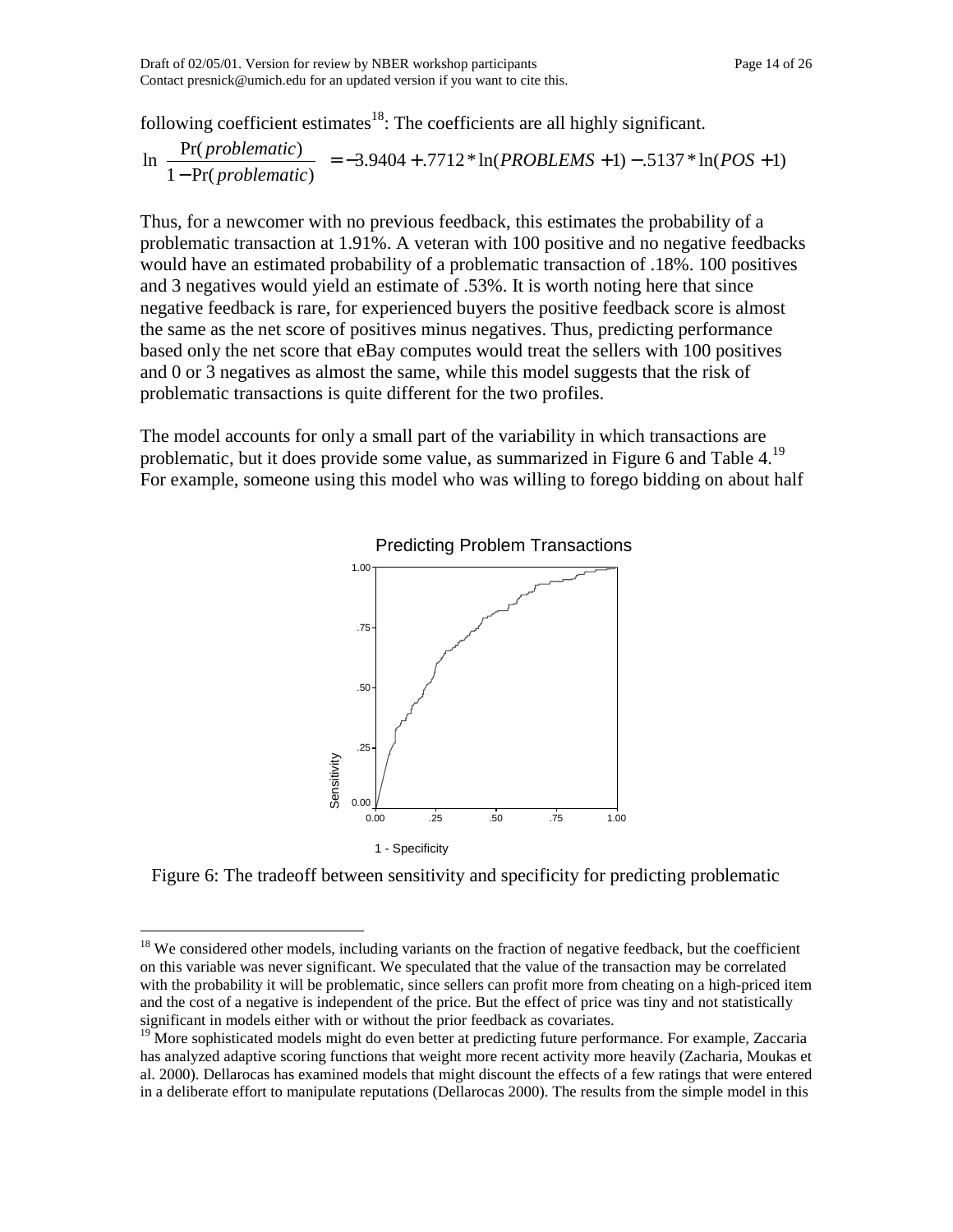of the items could avoid more than four fifths of transactions that were reported as problematic. This would cut the probability of a problematic transaction by almost twothirds (from .48% to .18%).

| 1-specificity          | Sensitivity            | Cutoff      | % of accepted     |
|------------------------|------------------------|-------------|-------------------|
| (% of unproblematic    | (% of problematic      | predicted   | transactions that |
| transactions rejected) | transactions rejected) | probability | are problematic   |
| 75%                    | 94.2%                  | .20%        | .11%              |
| 50%                    | 81.5%                  | .31%        | .18%              |
| 25%                    | 57.2%                  | .54%        | .27%              |
| 10%                    | 32.4%                  | 1.09%       | .36%              |
| 0%                     | 0%                     | Accept all  | .48%              |

Table 4: Some particular values for the tradeoff between reducing the danger of problematic transactions and the percentage of unproblematic transactions that would be rejected. The third column gives the cutoff: if the model predicts a probability less than this cutoff, then the transaction would be accepted. Since some of the accepted transactions have predicted probabilities far less that the cutoff, the figures in the right column tend to be somewhat lower.

# **7. Do Buyers Reward Better Reputations?**

Independent of whether reputations are in fact diagnostic of future performance is the question of whether buyers reward sellers who have better reputations. They might choose to do so in a self interested fashion, because they believed reputations were diagnostic of future performance, i.e., they would pay more to get what was likely to be a better quality good. Or, perhaps seeking a warm glow, they could be selflessly policing the system, seeking to provide appropriate incentives to sellers.

The premium accruing to a good reputation should show up in some combination of higher probability that listed items will sell and higher selling prices. The seller may have some choice over how to allocate the premium between these two variables: for example, a seller may use higher minimum bids or reserve prices in order to extract higher prices, at the expense of a lower probability of sale, or vice versa. Thus, simply observing either prices or probability of sale could potentially present a misleading result. Our solution is to examine both: if they both are affected in the same direction we can infer an effect; if they are affective inversely, then we cannot conclude what the effect of reputations are.<sup>20</sup>

In computing the effects of reputations on buyer behavior, it is essential to control for the underlying value of the items being sold. For example, it may be that people with more negative feedback tend to sell more expensive items, which could lead to a spurious

paper merely demonstrate that there is enough information to do predictions and should motivate further development of prediction functions.

<sup>&</sup>lt;sup>20</sup> Other researchers have dealt with this problem using more sophisticated statistics. For example, Bajari (Bajari and Hortascu 2000) develops structural models of buyers' bidding decisions and Lucking-Reiley et al (Lucking-Reiley, Bryan et al. 2000) compute maximum-likelihood censored normal regressions to account for the fact that bids that would have come in below the minimum bid will not be visible in the auction logs.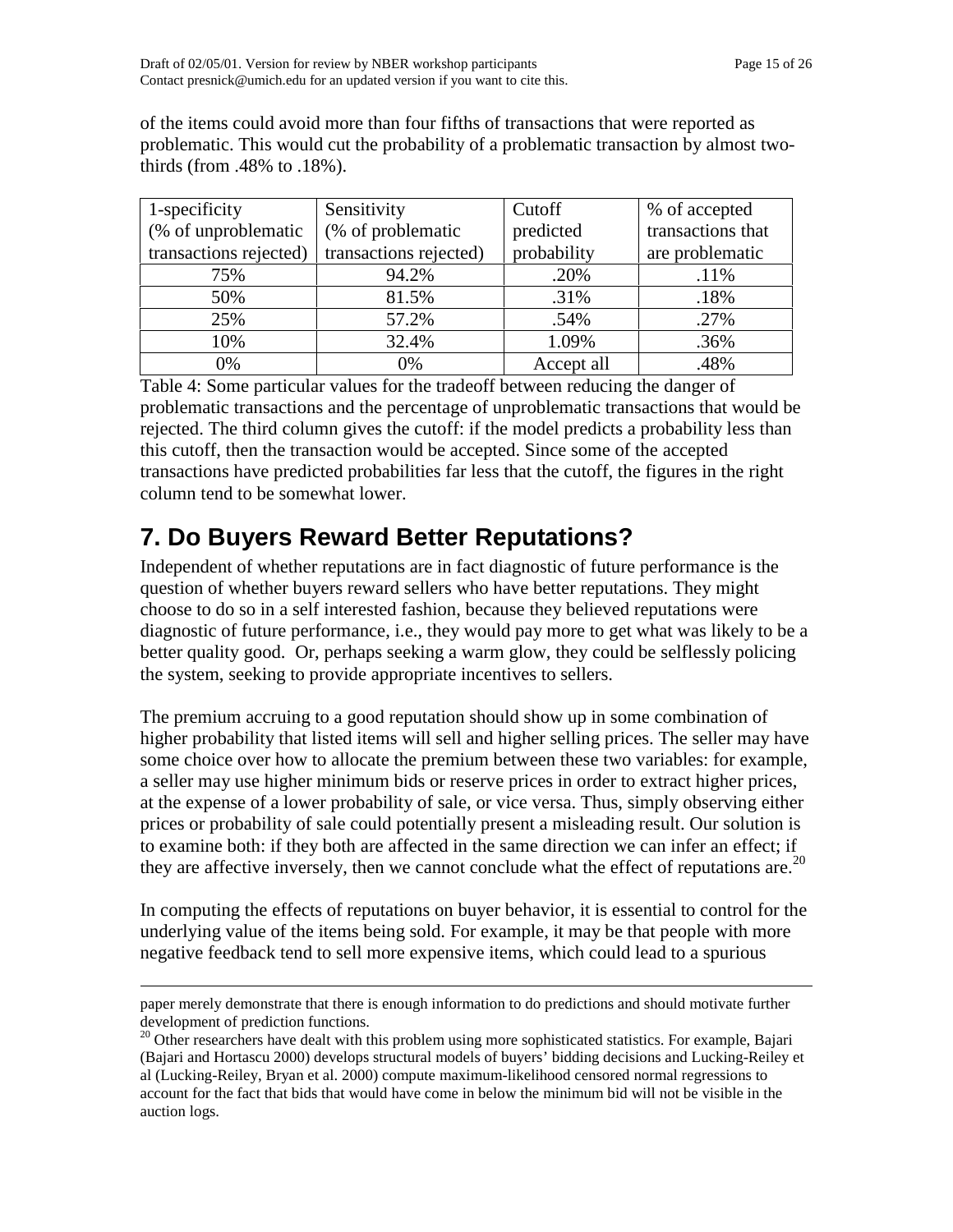result if item type were not controlled for.<sup>21</sup> Two other studies (Bajari and Hortascu 2000; Lucking-Reiley, Bryan et al. 2000) have solved this problem by comparing item prices to book values. In both cases, they examined a set of sales of rare coins for which book values were available. A third study (Houser and Wooders 2000) considered a set of essentially identical items (computer chips). The results of these studies were slightly mixed, but most models reported showed a significant effect of negative feedback reducing sale price, and a trend toward a positive effect of positive feedback on sale price.

We have followed the second strategy of identifying comparable items that should sell for the same price if not for differences in sellers. This turns out to be somewhat tricky, since buyers may notice features of items (for example, by examining pictures) that we miss. Despite the huge dataset available to us, it was surprisingly difficult to identify collections of items that were clearly comparable based only on the item titles (the oneline descriptions shown in summaries like that of Figure 2). For this paper, we have identified two sets of items that seem to be pretty well described just by their item titles. One set consists of 456 listings of Rio MP3 digital audio players. The other consists of 180 listings of Britannia Beanie Babies.<sup>22</sup>

Tables 5 and 6 show the results of our regression analyses. While the effects on price were indeterminate, more positives and fewer negatives and neutrals did appear to affect the probability of sale, and in similar ways for the two groups. Doubling the number of negatives and neutrals seems to more than cancel the effect of doubling the number of positives, which suggests that sellers with a constant ratio of problematic feedback will be treated worse of over time. In future work, we hope to further mine this data set for insight into how buyers interpret and respond to seller feedback profiles. For example, it may be that the effects are different for items in different price ranges, for new or used goods, and for unique or standard goods.

|                | Price (if sold) | $Ln[Pr(sale)/(1-Pr(sale))]$ |
|----------------|-----------------|-----------------------------|
|                | 378             | 456                         |
| $R^2$          | .004            |                             |
| Ln (positives) | 544             | $.501**$                    |
| Ln (problems)  | 1.23            | $-.771**$                   |
| Constant       | $$141.93**$     | $.962**$                    |

Table 5: regression analyses of effects of reputation on price and probability of sale of Rio MP3 players. The effects on price are indeterminate (neither coefficient approaches significance). The effects on probability of sale are both significant at .01 level.

The logistic regression model predicts that a seller with no prior feedback has a probability of sale of 72%, approximately the same as that for sellers with 2 positives and 1 problematic. 12 positives and no neutrals or negatives is approximately equivalent to 37

 $\overline{a}$ 

 $^{21}$  Other researchers have in fact documented such spurious results (Lucking-Reiley, Bryan et al. 2000).

 $22$  Like coins and stamps, these "collectibles" are highly differentiated based on condition, manufacturing location, etc. We considered only those items that in their title indicated mint condition with mint tags, manufactured in Indonesia.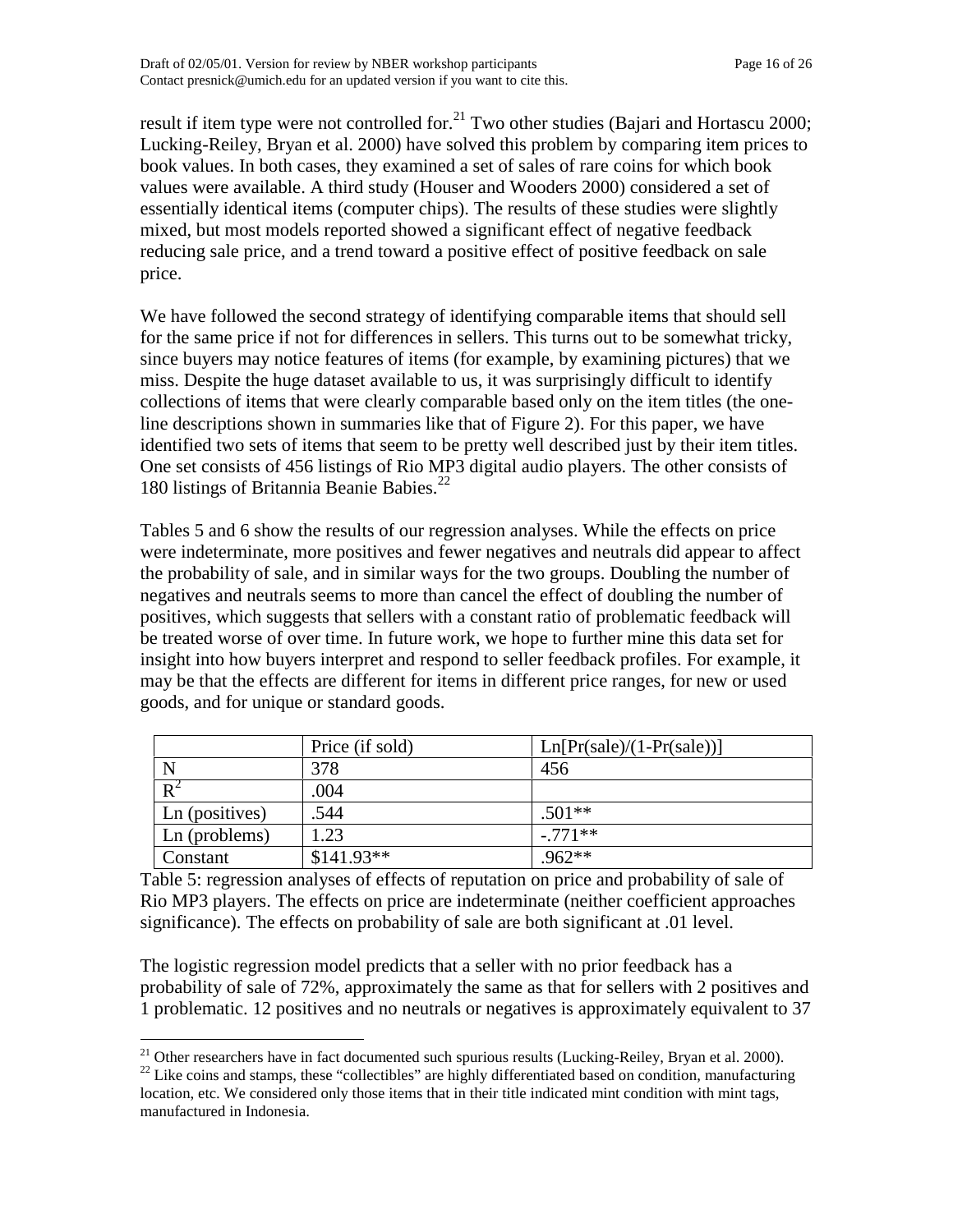|                | Price (if sold) | $Ln[Pr(sale)/(1-Pr(sale))]$ |
|----------------|-----------------|-----------------------------|
| N              | 151             | 180                         |
| $R^2$          | .015            |                             |
| Ln (positives) | .176            | $.559**$                    |
| Ln (problems)  | 6.169           | $-.813*$                    |
| Constant       | $$122.45**$     | $-.074**$                   |

positives with 1 problematic, leading to a probability of sale around 90%. 70 positives and no problems brings the modeled probability of sale up to 96%.

Table 6: regression analyses of effects of reputation on price and probability of sale of Britannia Beanie Babies. The effects on price are again indeterminate (neither coefficient approaches significance). The effects on probability of sale are both significant (ln(positives) at the .01 level, ln(problems) at the .05 level).

The logistic regression model predicts that a seller with no prior feedback has a probability of sale of 48%. 12 positives and no neutrals or negatives is approximately equivalent to 36 positives with 1 negative, leading to a probability of sale around 80%. 78 positives and no negatives brings the probability of sale up to 91%.

#### **8. Incentive Effects: Do Sellers Pay Attention to Their Feedback Profiles?**

A necessary (though not sufficient) condition for feedback to have an incentive effect, encouraging better behavior from sellers, is for them to care about their feedback profiles. Anecdotally, we hear that sellers do indeed care, subtly or not so subtly encouraging buyers to provide positive feedback at the end of successful transactions, and going to great lengths to make buyers happy in order to avoid negative feedback. But perhaps these stories reflect only a small minority of sellers.

To assess this question more systematically, we examine two pieces of empirical evidence, the propensity of sellers to respond to negative feedback, and whether their behavior changes after receiving negative feedback. Starting in February 1999, eBay offered users the opportunity to respond to feedback. When feedback comments are displayed, the text of any response is displayed right below the text of the feedback. (The original issuer of feedback has the further opportunity to respond to the response, but the dialog ends there.) If sellers were concerned about how negative feedback would affect their reputations, we might expect them to provide explanations in response to negative feedback.

Since the opportunity to respond was introduced during the month of February, 1999, we first selected a sample of 1580 negative feedback events from May 1 to generate the NF data extraction, well after the feature was introduced, so that participants could have learned how to play. Of these, the recipient entered explanatory text in 457 cases, 29% of the time.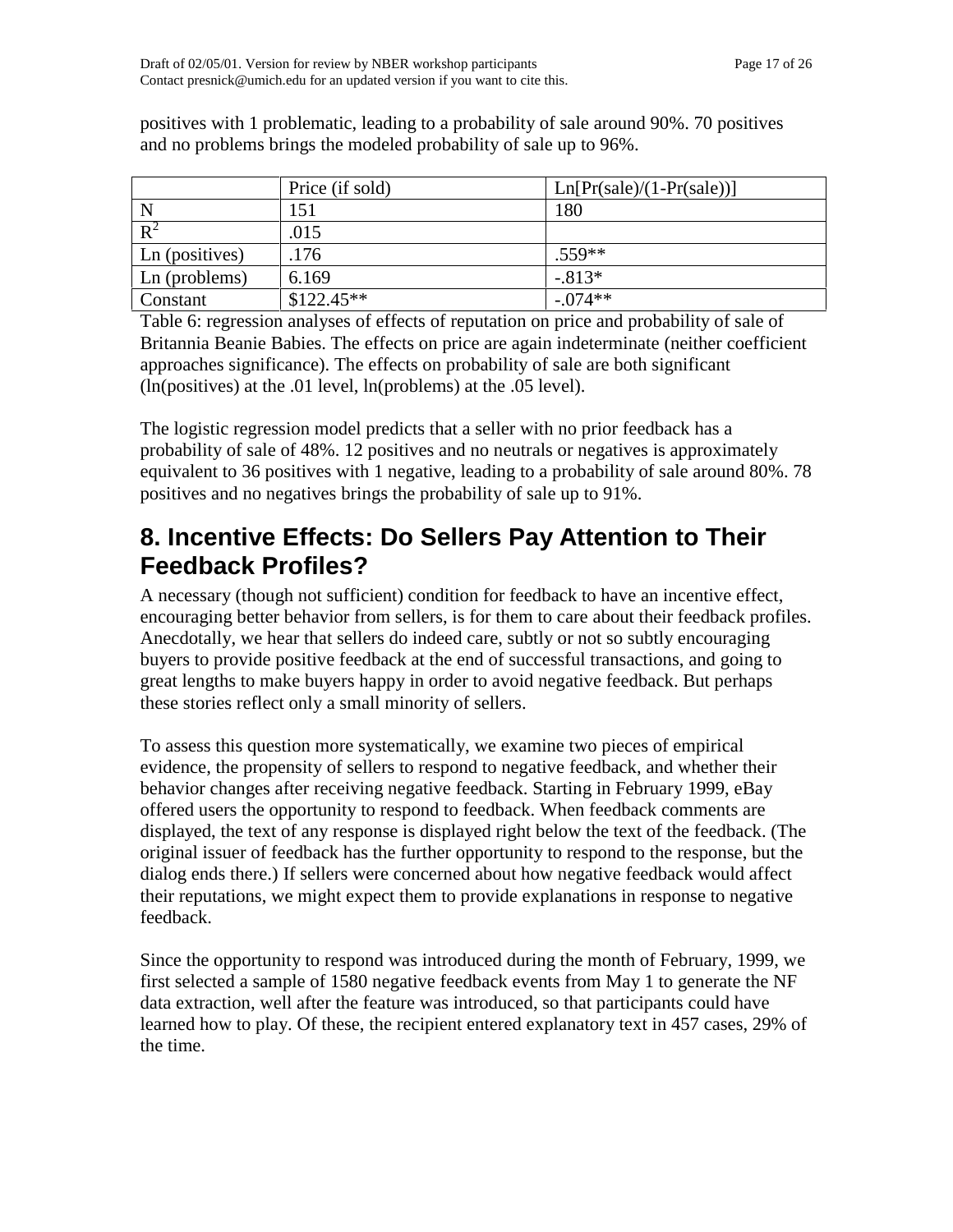In future work, we plan to analyze whether sellers tend to alter their behavior in any detectable way after receiving a negative. For example, they might tend to buy a few items or sell lower-priced items in order to cause the negative feedback to no longer appear at the top of their feedback profile, or simply wait a week or a month, so that it no longer appears as recent feedback. We also plan to analyze whether negative feedback is correlated with decisions to stop participating altogether.

## **9. Equilibrium Considerations**

Economists are used to studying interactive situations, setting up the game, and describing the equilibrium or equilibria that result. Strangers buying and selling on the Internet do not have the luxury of having a keen game theorist on hand. Many will not understand the game they are playing. Others would understand, but do not have the information to draw appropriate conclusions. No doubt, different people -- based in part on presuppositions and part on personal experience -- believe the games are quite different. Bearing these qualifications in mind, our empirical evidence tells a great deal about the nature of the game being played. We turn now to a discussion of considerations that likely inform the perceptions of the players and the performance of the feedback market.

## **High Courtesy Equilibrium**

There are two surprising facts about the feedback game on eBay: (1) the high rate of providing evaluations, and (2) the extreme rarity of neutral or negative evaluations. The first suggests that free riding is overcome, the second that buyers are grading generously, or saying nothing after bad experiences.

We think of this as a High-Courtesy-Equilibrium. Manners frequently lead people to make small cost efforts, even when dealing with strangers that one will never again encounter, that promote general welfare and a sense of comity (Martin 1985). Such behaviors, say waving a car ahead of you at an intersection, can be self-reinforcing if people take satisfaction in doing the right thing, or experience discomfort from violating a possible norm. If buyers think it is the courteous or right thing to do to provide feedback, that is what they will do, if it is not too expensive.

The frequency of positive feedback can also be a result of High Courtesy. As children we have been told that: "If you can't say something nice about someone say nothing at all." If it appears that everyone, or near everyone, on eBay is behaving this way, then it is natural that we should as well. Etiquette is the art of getting people to coordinate on social conventions, and the convention of being positive in casual encounters is well known.

eBay itself has done what it could to create an environment where people will be strongly positive. For example, in computing an overall score, eBay merely subtracts the number of negatives from the number of positives, despite the former being much rarer and hence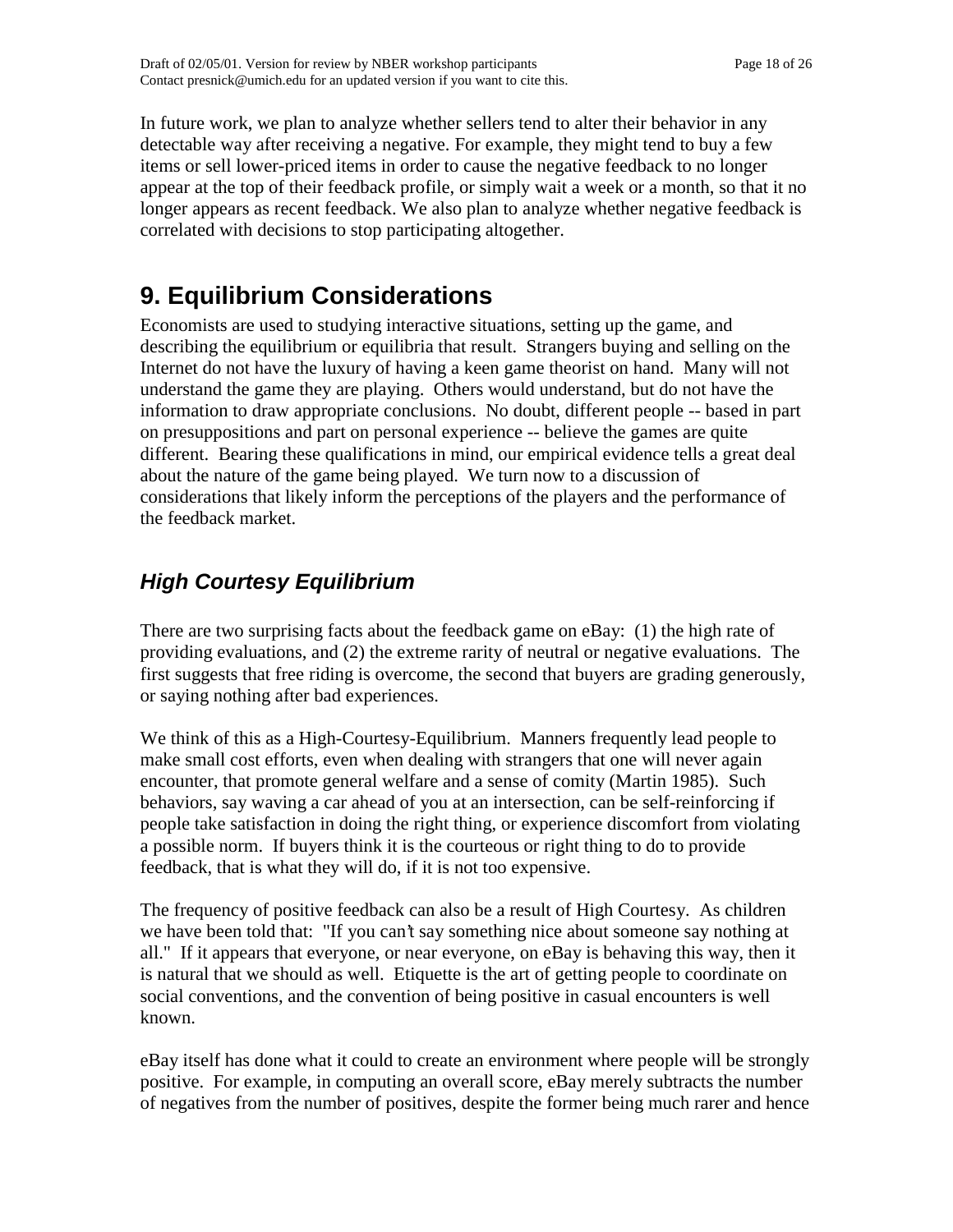presumably more informative. eBay does not provide a facility for searching for a seller's negative feedback comments, leaving potential buyers with the task of scrolling through all the other feedback to find the rare but informative complaints. Finally, eBay encourages buyers to contact sellers to try to resolve problems and leave negative feedback only as a last resort.

Indeed, eBay may produce additional inducement of positive feedback through its policy of allowing sellers to provide feedback on buyers as well the reverse. If a seller provides positive feedback, it may create a reciprocal obligation to provide positive feedback in return.<sup>23</sup> There may also be a fear of retaliation for negative feedback.<sup>24</sup> Table 7a shows the distribution when both parties provided feedback. As before, we lump negative and neutral into the "problematic" category.

|             | Seller feedback about buyer |        |        |  |  |  |
|-------------|-----------------------------|--------|--------|--|--|--|
|             | Problematic Positive        |        | None   |  |  |  |
| Problematic | 54                          | 35     | 84     |  |  |  |
| Positive    |                             | 15,122 | 3430   |  |  |  |
| None        |                             | 6,403  | 10,746 |  |  |  |

Table 7a. Patterns of reciprocation.

 $\overline{a}$ 

There are two striking features about the table. First, there is a noticeable correlation in the propensity to provide feedback at all. Second, there is a very strong correlation of buyer and seller feedback when both provide feedback. The seller is positive 99.8% of the time when the buyer is positive but only 39.3% of the time when the buyer is neutral or negative. Similarly, the buyer is positive 99.7% of the time when the seller is, but only 23.9% of the time when the seller is neutral or negative. This overwhelming correlation is presumably due to two factors: (1) Some transactions just work out poorly -- say a shipment that gets delayed and elicits complaints, and both parties get upset. (2) Even when one side of the transaction has been without blame, there is retaliation.

Why do these features emerge? We might expect sellers to provide more feedback. First, since they engage in many more transactions, and they have more to do for each transaction, we would expect them to be more automated. Second, reputations count much more for them. If there is some degree of reciprocity, providing positive feedback early could be a good seller strategy (although retaining the threat of giving negative feedback would be a reason for sellers to delay giving feedback). Cutting in the opposite direction, buyers have much more to provide feedback about, promptness of shipment,

<sup>&</sup>lt;sup>23</sup> Robert B. Cialdini explores the norm of reciprocation in his book Influence: Science and Practice (Cialdini 1993, pp. 19-49). At eBay, some sellers stimulate the reciprocity norm by e-mailing their buyers and assuring that they themselves always provide feedback. In other venues, shrewd marketers take advantage of reciprocation norms. For example, charities mail out address labels or holiday seals, hoping that respondents will find a need to reciprocate with a contribution.

<sup>&</sup>lt;sup>24</sup> The fear of retaliation for negative feedback is mentioned frequently on eBay message boards. The situation is apparently serious enough that eBay founder Pierre Omidyar posted a message on June 9, 1998 exhorting users to give negative feedback when it was warranted, in spite of such fears.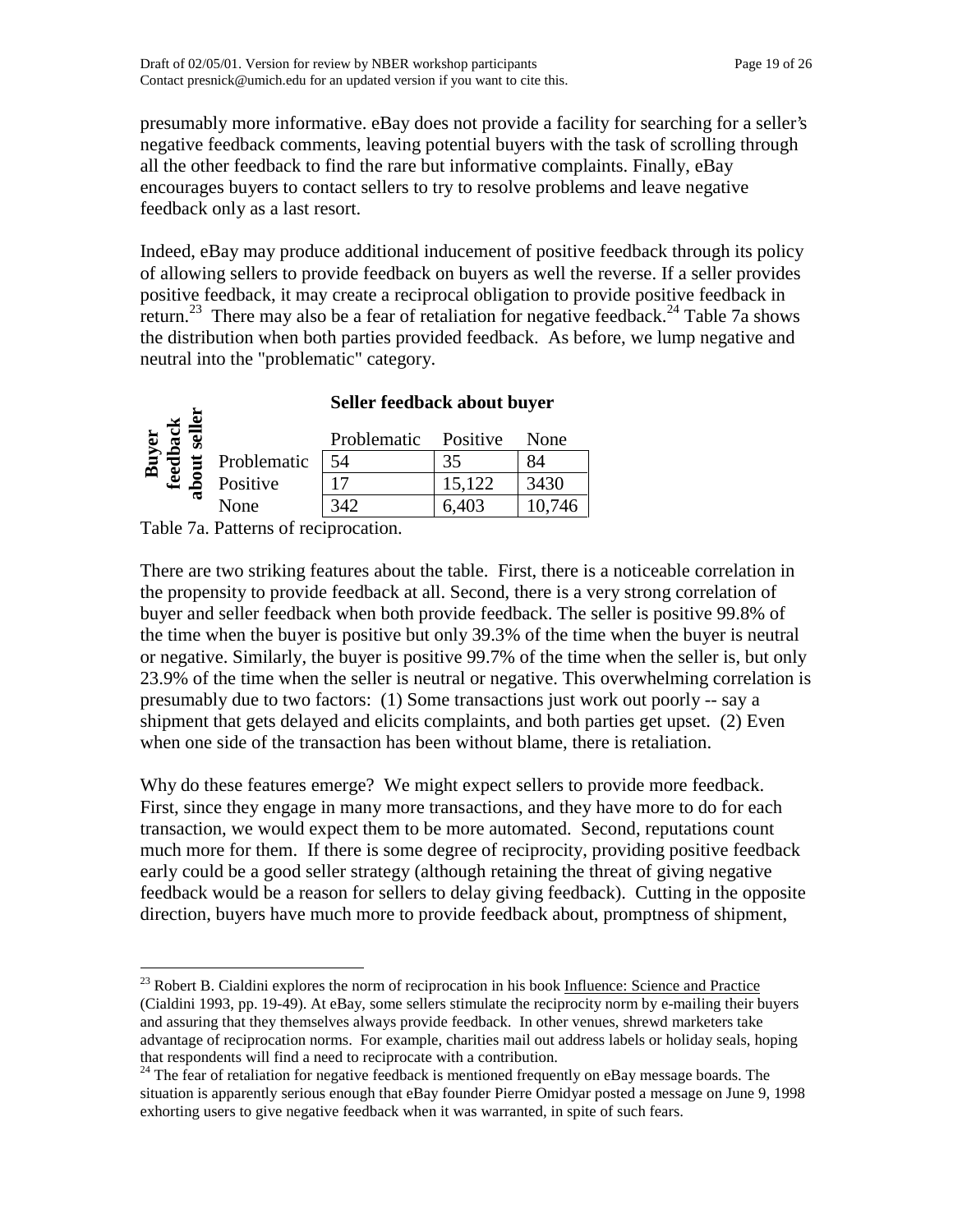adequacy of wrapping, and whether the product was as described, including sins of omission.

In fact, sellers do provide feedback more often, 60.6% as opposed to 51.7% for buyers. To address the other questions, we provide more disaggregated data, including information about whether the buyer or seller first provided feedback, in Table 7b.

|              |      | OCIICI ICCUNGUN ANUUL NUVCI |      |       |  |                       |      |      |       |             |
|--------------|------|-----------------------------|------|-------|--|-----------------------|------|------|-------|-------------|
|              |      | Seller first (or only)      |      |       |  | Buyer first (or only) |      |      |       | No feedback |
|              |      | neg                         | neut | plus  |  | neg                   | neut | plus | none  | none        |
| sel          | none | 300                         | 42   | 6,403 |  |                       |      |      |       | 10,746      |
| ÊĦ<br>≂      | neg  | 20                          |      |       |  | 18                    |      |      | 58    |             |
| $\mathbf{f}$ | neut |                             |      |       |  |                       |      | 16   | 26    |             |
| ಡ            | plus |                             |      | 5,091 |  |                       |      |      | 3,430 |             |

#### **Seller feedback about buyer**

Table 7b: Timing of reciprocation.

We might expect that in most cases sellers would provide feedback first, since the buyer's responsibilities -- namely payment -- are completed first, and reputations are much more important to sellers, who therefore might provide early positive feedback to elicit reciprocity. Overall, buyers are the first provider of feedback 37.6% of the time, sellers are first 32.8% of the time, and neither provides feedback 29.7% of the time. Surprisingly, when both provide feedback, buyers actually go first about twice as often as sellers.

Can an early positive feedback by a seller strongly discourage a negative rating of the seller? When a satisfied seller provided feedback first, buyers gave them only 8 problematic (negative or neutral) feedbacks, a rate of 0.07%. By contrast, when the seller was satisfied but waited (either providing no feedback or positive feedback after the buyer evaluated) there were 111 problematic feedbacks, a rate of 0.81%, or 11 times as high. Of course, providing early feedback may simply be a covariate with some other cause of buyer satisfaction (e.g., good communication skill on the part of the seller). Still, the numbers suggest that early positive feedback may discourage negatives from buyers, even if they are dissatisfied.

Similarly, does the threat of retaliatory negative feedback from sellers discourage a negative rating of sellers? Sellers are far more likely to provide negative feedback after a buyer negative or neutral (19.4%) than they are overall (1.2%). Again, however, the evidence is not conclusive, since a botched transaction (e.g., lost in the mail) is likely to leave both parties unsatisfied. In such cases, reciprocal feedback may reflect misplaced blame by both buyer and seller, rather than retaliation.<sup>25</sup>

#### Skunk at the Garden Party, A Few Bad Apples

 $\overline{a}$  $25$  One of our students, Ko Kuwabara, is conducting further theoretical and empirical analysis of the patterns of reciprocity and retaliation.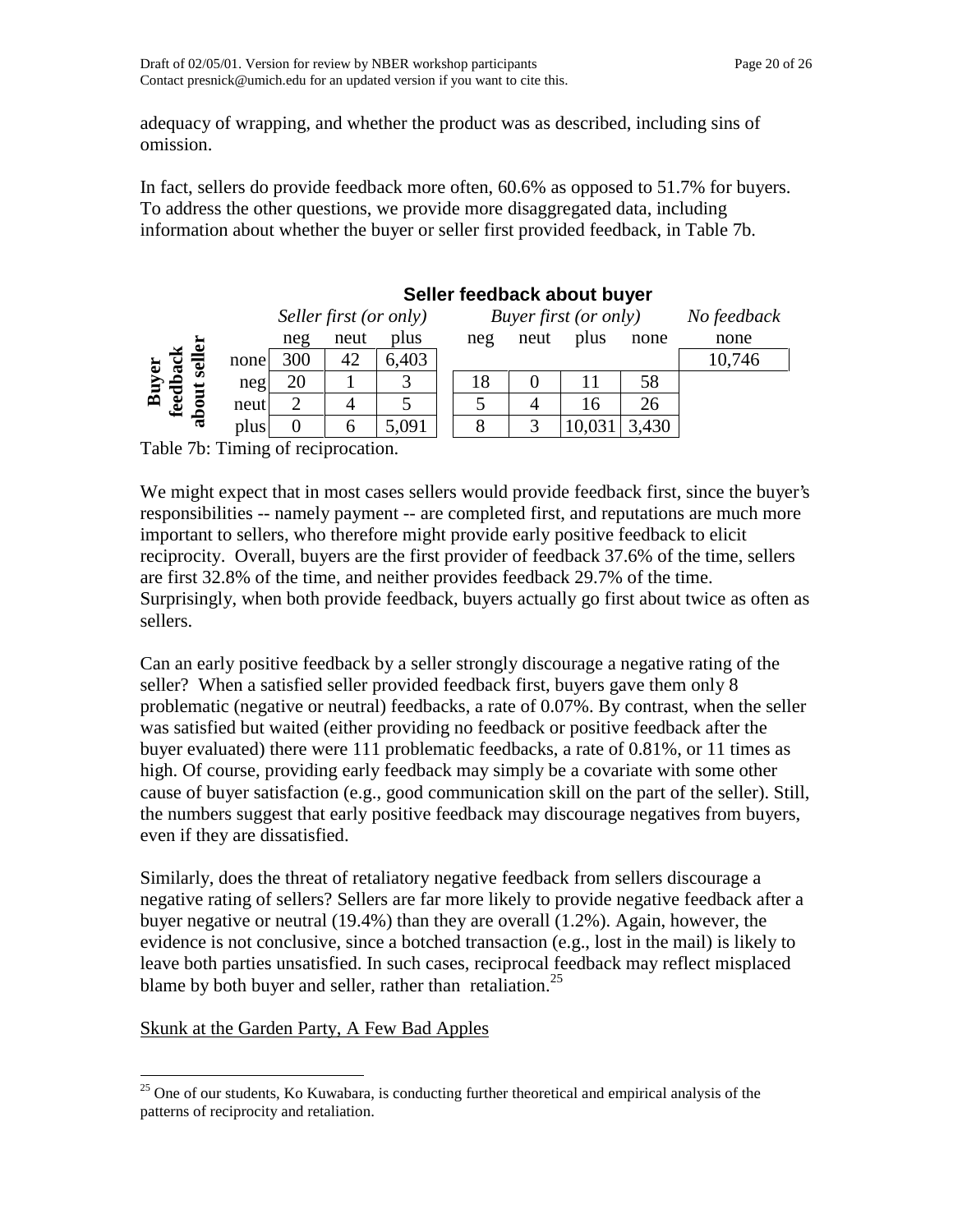Assume that our High Courtesy equilibrium is in effect. Might not a few disreputable sellers seek to capitalize on the situation -- e.g., negative feedback unlikely -- and begin a process akin to Akerlof's lemons model (Akerlof 1970) that ruins the market for all? Suppose, for example that there were two types of people, goods and bad apples, with two types of sales, satisfactory and unsatisfactory. Suppose good apples produced an unsatisfactory sale 10% of the time due to chance variation. Bad apples are totally strategic. They behave like goods when it is desirable to do so. But they strategically exploit the system and reap profits from unsatisfactory sales, say from excessively generous descriptions of items.

If there is an infinite supply of bad apples, it would seem, and if the vast majority of buyers were willing to forego bad evaluations despite an unsatisfactory sale, then a bad apple could cruise along for a while before being detected. Consider a world filled with goods. With only 0.3% bad evaluations, this suggests that a negative evaluation conditional on a unsatisfactory sale is only about 3% as likely as a positive evaluation after a satisfactory sale (based on our assumption of 10% of sales being unsatisfactory and the observed levels of negative feedback at eBay). Thus, a bad apple could imitate goods half the time, presumably on cheaper items, and build up a reputation of 30 positives on average before receiving his first negative. Understanding this, more and more bad apples will come into the market, bad evaluations will increase in frequency, buyers will become less satisfied with the distribution, and presumably the whole process could spiral downward.

However, we do not observe such a downward spiral. We identify two phenomena that may help maintain the High Courtesy equilibrium while deterring bad apples: paying initiation dues and stoning bad behavior. $^{26}$ 

### **Paying Initiation Dues**

 $\overline{a}$ 

Many organizations have initiation dues to be paid before one can become a member, and this may well be the case on eBay, even though eBay does not charge an entry fee. For example, a new seller may find it difficult to make a sale, or may get a significantly lower price until his reputation is built. That is, buyers may consider the extent of a seller's record before deciding whether to do business with him, and what price to offer. If this is so, it may be worthwhile for goods to enter the market and pay the initiation dues. Their long-term returns from such dues may be greater than the amount the bad apples can get from exploiting the system for a short period of time. It may also be cheaper for them to engage in good behavior. An honest dealer will find it cheaper to sell lithographs, for example, than will a bad apple whose principal profits come from selling forgeries.

<sup>&</sup>lt;sup>26</sup> Thomas Schelling addresses these possibilities in his Micromotives and Macrobehavior (Schelling 1978). If good sellers can still make a profit despite the suspicion raised by the presence of bads, and if bads hurt bads more than goods, there may be a stable equilibrium with goods and bads together in a stable mix. An increase in the number of bads might also make buyers attend more to details reputations, e.g., the nature of negative feedback, which would help goods.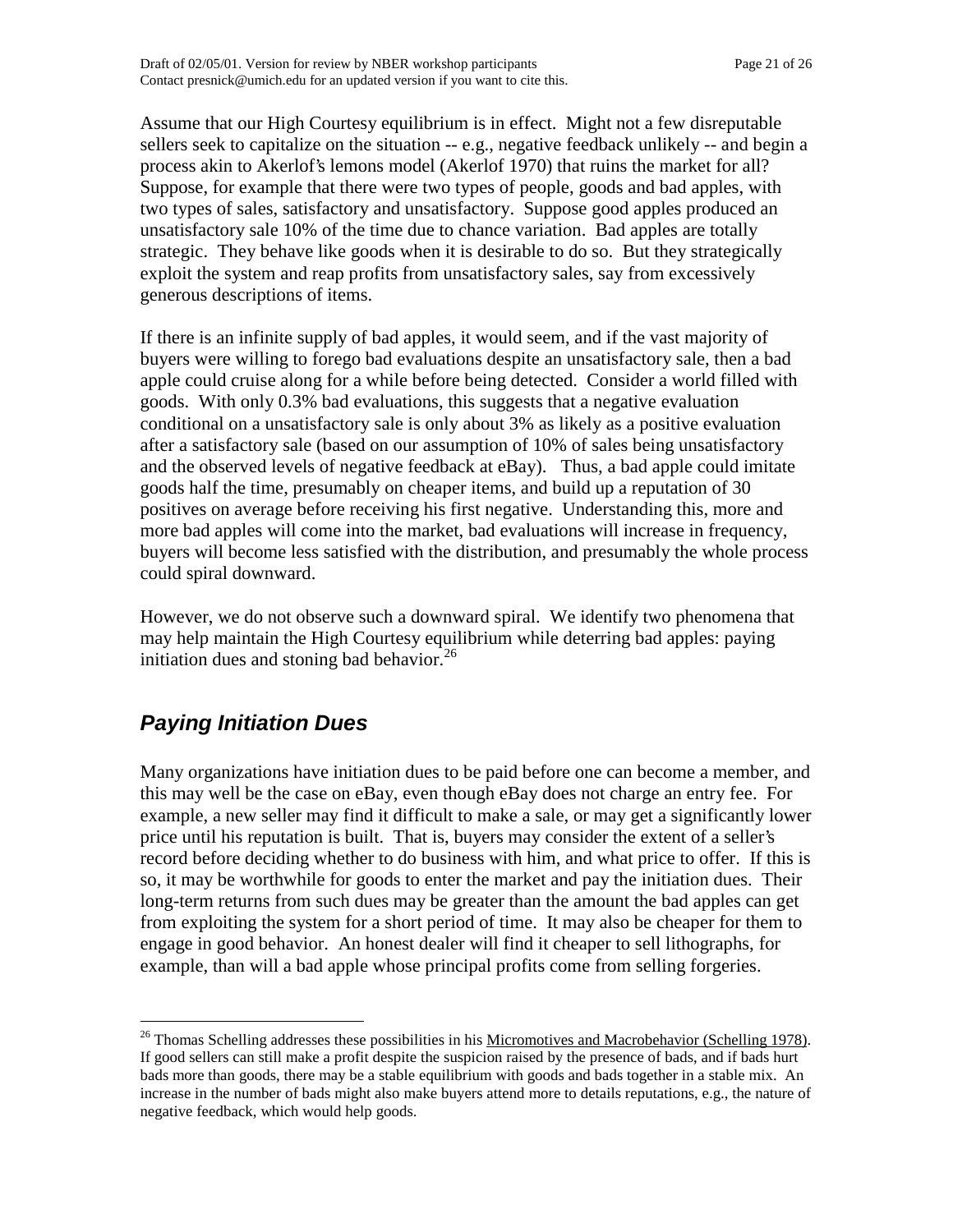Initiation dues in effect are a way of creating trust. Such dues are to sales on the Internet the equivalent of what a massive advertising campaign is for a new retail brand, or a fancy new store is to a retailer. They show the seller is willing to invest a lot of money, which suggests that he has a high quality product that he knows will sell well in the future.

In fact, Friedman and Resnick (Friedman and Resnick 2001) found that in environments where players can assume new identities and thus shed previous reputations, some form of initiation dues is inevitable if trust among veteran players is to be maintained. It has to be more valuable for veterans to maintain good behavior than to defect and then start afresh. The dues may be monetary. Or they may come in the form of worse treatment for newcomers, as we found with the lower probability of sale for newcomers.

#### Stoning Bad Behavior

 $\overline{a}$ 

Initiation dues, by themselves, may not be sufficient to deter bad apples, assuming that they had the ability to get away with their unsatisfactory behavior on a probabilistic basis. It is possible, however, that there is a contagion effect in reaping negative feedbacks. Once one has a black mark by one's name, others may be much more willing, indeed eager, to cast stones. Given the same level of service, they might become far more critical. Thus, the 3% number we mentioned above  $(P(neg|unsat)/P(pos|sat))$  might rise to 20%, going still higher after a second or third negative. If one seeks to exploit on a sustained basis, one will almost certainly get eliminated from the market.

If there is stoning, a bad apple might expect that he would have a very limited run of positive-profit exploitation after his introductory era of paying his dues and before getting stoned out of the market. $27$ 

Future empirical work will examine the frequency of negative feedback after a range of feedback profiles, and the likelihood of being driven quickly from the market. It will also examine differences in the contagion effects for different types of feedback. Some unsatisfactory experiences might be viewed as likely stemming from bad luck, say a delayed shipment. But others might indicate a difference in types, e.g., bad apple behavior of inflating the description of an item.

If the goal is to deter bad apples from playing in this market, it would be desirable if stoning were reserved for behaviors that are deliberate rather than merely careless, and where the perpetrator benefits significantly from the action that led to an unsatisfactory transaction.

 $27$  In situations where initiation does vary by player type (some types find it more difficult to carry out honest sales in order to establish good reputations) and players can trade names and hence reputations, stoning might be especially important. It could deter bad apples from acquiring and spending down good reputations: reputations would be spent down too quickly. Tadelis analyzes models of name trading, finding that reputations can still convey some information to buyers, but does not explicitly consider the effects of stoning (Tadelis 1999; Tadelis 2000).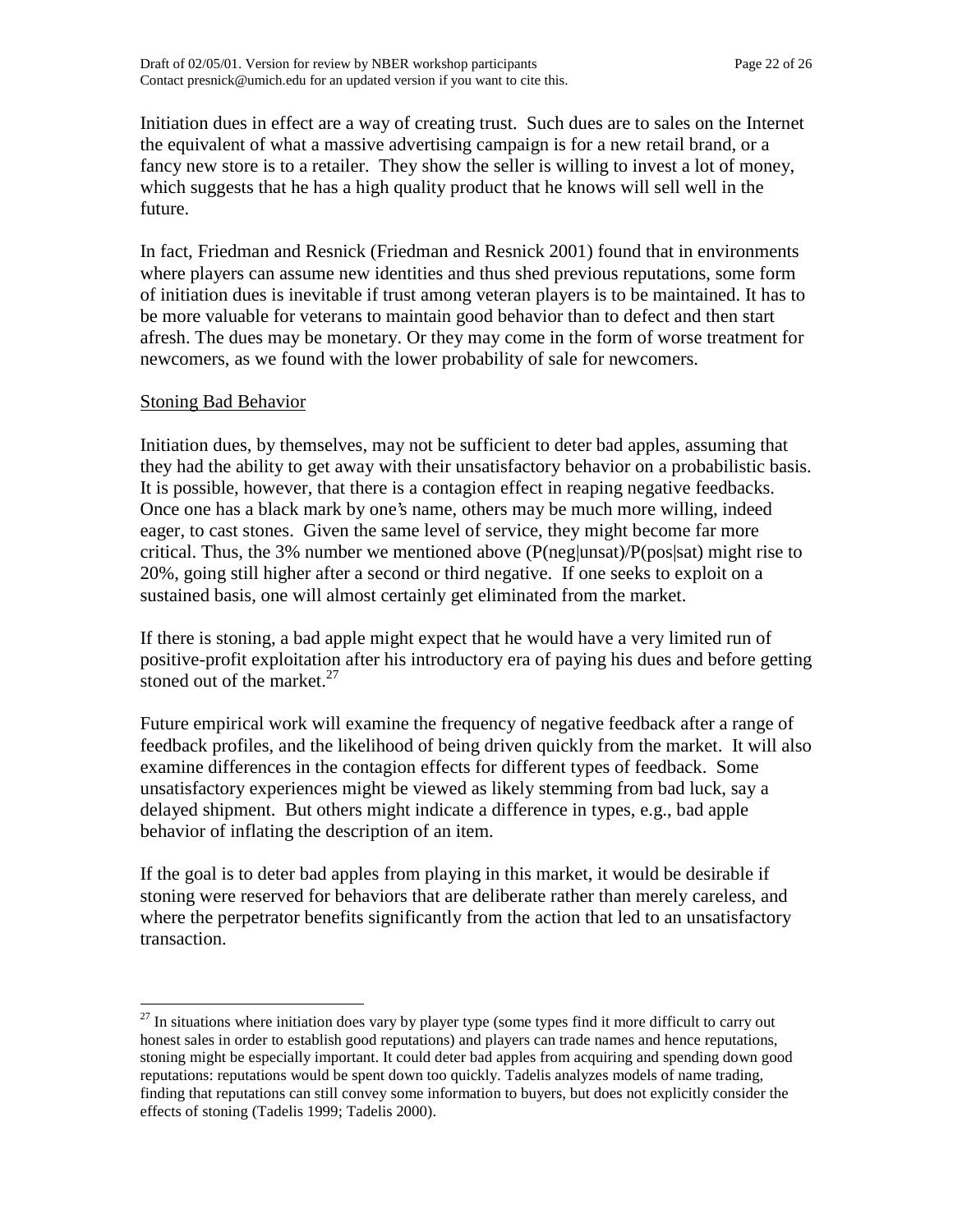# **10. Conclusion**

 $\overline{a}$ 

This analysis describes the game between strangers on Internet auction sites. Significant trust is required to conduct transactions, yet the instruments that normally help sellers convince buyers they are reliable are for the most part not available in Internet auction transactions. Auction sites have developed ingenious feedback systems that enable sellers (and buyers) to build reputations from satisfied customers. It appears that the significant volume of such feedback -- the median seller on eBay has a net feedback score of 33 -- and the ability to spread it to all potential customers, makes up for the lack of traditional feedback mechanisms.<sup>28</sup>

The presumptive challenge to Internet-based feedback systems is to get buyers to provide feedback with reasonably high frequency, and to provide it honestly. Frequency is not a problem, presuming the feedback is unbiased. More than half of transactions receive feedback. However, the 0.3% negative feedback rate on transactions (.6% of those that provided feedback) and 0.3% neutral feedback numbers from eBay, our principal data source, are highly suspicious.

Yet the system appears to work. We consider two explanations: (1) The system may still work, even if it is unreliable or unsound, if its participants think it is working. Thus, if sellers believe poor behavior will elicit negative feedback, and that buyers depend strongly on reputations, then sellers will behave well and bad sellers will be deterred. It is the perception of how the system operates, not the facts, that matters. We suspect that few participants have conducted even cursory versions of the types of analyses conducted here. (2) Even though the system may not work well in the statistical tabulation sense, it may function successfully if it swiftly turns against undesirable sellers, a process we call stoning; and if it imposes costs for a seller to get established, what we label initiation dues.

We also suspect that norms drawn from elsewhere in society help enable Internet reputation systems to work. To illustrate, we mention merely the norm of reciprocity: The frequency of feedback from little-to-gain buyers on auction sites may derive from the positive but low value feedback to them by sellers. They reciprocate a low value favor with the only favor they have available. On the other hand, sellers gave feedback first only about half the time at eBay, despite the fact that they received the buyer's money before the buyer received the goods, suggesting that such seller-initiated reciprocity can not be the only reason that buyers provide feedback.

It is interesting to speculate about whether eBay would be better off with a system where mildly dissatisfied buyers recorded their dissatisfaction more than they do now. It would help buyers to differentiate among sellers, perhaps creating greater faith in the

 $28$ The typical customer of a traditional retail store, by contrast, has much more personal contact, and more reliable feedback from people close by. That feedback is hard to quantify, however, since much of the feedback provides summary impressions, and a single experience is likely to enter the assessments of many informants.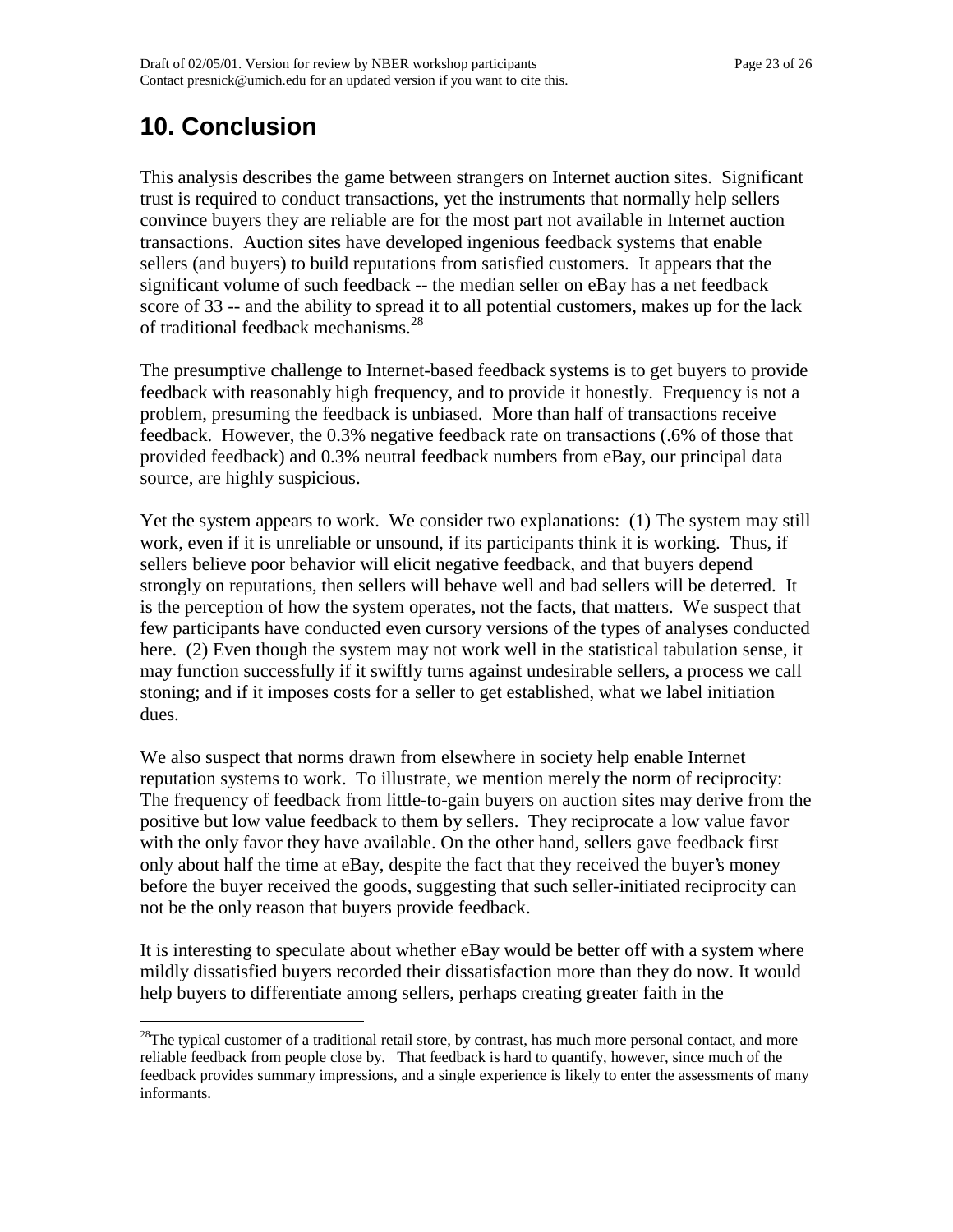effectiveness of the feedback system. On the other hand, making dissatisfaction more visible might destroy people's overall faith in eBay as a generally safe marketplace.

Strangers encounter each other regularly on the hyperactive crossroads of the Internet. In some encounters -- e.g., discussing books in a chat room -- trust is natural, since neither party has much to gain by dissembling. With auctions of objects, however, sellers have strong incentives to exaggerate the quality of or misrepresent the authenticity of their items. Yet judging by the volume of transactions, sellers successfully build reputations of trust. This analysis provided some data on how seller reputations are created, and sketched some mechanisms that are turning such reputations into trust.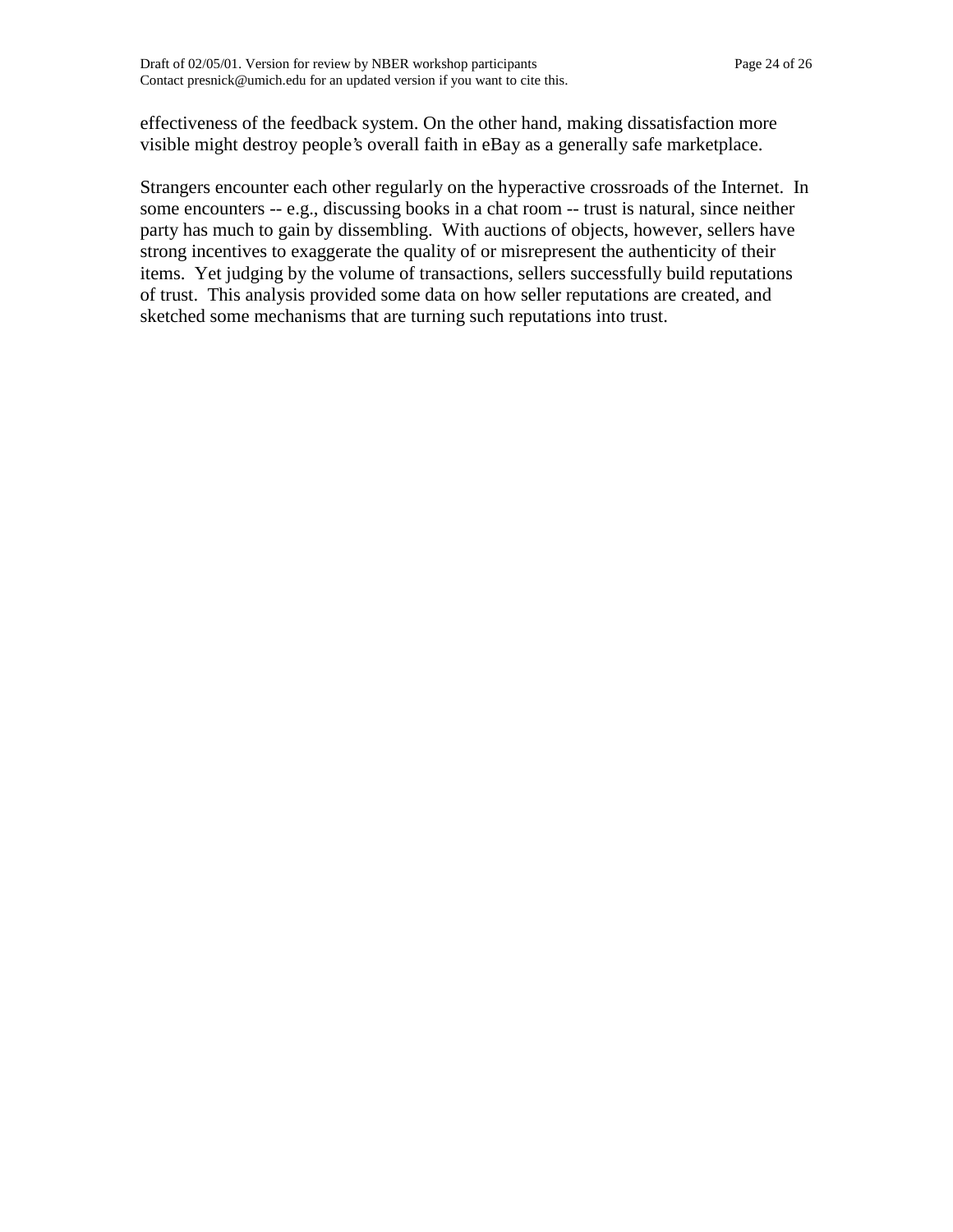#### **References**

Akerlof, G. A. (1970). "The Market for "Lemons": Quality Uncertainty and the Market Mechanism." *The Quarterly Journal of Economics* **84**(3): 488-500.

Avery, C., P. Resnick, et al. (1999). "The Market for Evaluations." *American Economic Review* **89**(3): 564-584.

Bajari, P. and A. Hortascu (2000). Winner's Curse, Reserve Prices and Endogenous Entry: Empirical Insights From eBay Auctions, Stanford. January 13 http://www.stanford.edu/~bajari/wp/auction/ebay.pdf.

Cialdini, R. B. (1993). Influence: Science and Practice. New York, Harper Collins.

Dellarocas, C. (2000). Immunizing online reputation reporting systems against unfair ratings and discriminatory behavior. ACM Conference on Electronic Commerce EC-00, Minneapolis, ACM. http://ccs.mit.edu/dell/ec00reputation.pdf

Friedman, E. and P. Resnick (2001). "The Social Cost of Cheap Pseudonyms." *Journal of Economics and Management Strategy* **10**(1).

Houser, D. and J. Wooders (2000). Reputation in Auctions: Theory and Evidence from eBay. March .

Lucking-Reiley, D., D. Bryan, et al. (2000). Pennies from eBay: the Determinants of Price in Online Auctions, Vanderbilt**:** Working paper. http://www.vanderbilt.edu/econ/reiley/papers/PenniesFromEBay.pdf.

Martin, J. (1985). Common Courtesy: in which Miss Manners solves the problem that baffled Mr. Jefferson. New York, Atheneum.

Milgrom, P. and J. Roberts (1992). Economics, Organization, and Management. Englewood Cliffs, NJ, Prentice-Hall.

Putnam, R. (2000). Bowling Alone: The Crumbling and Revival of American Community, Simon & Schuster.

Resnick, P., R. Zeckhauser, et al. (2000). "Reputation Systems: Facilitating Trust in Internet Interactions." *Communications of the ACM* **43**(12).

Roth, A. and A. Ockenfels (2000). Last Minute Bidding and the Rules for Ending Second-Price Auctions: Theory and Evidence from a Natural Experiment on the Internet., Harvard University**:** Working Paper. June 26 http://www.economics.harvard.edu/~aroth/papers/ebay16.pdf.

Schelling, T. C. (1978). Micromotives and Macrobehavior. New York, W W Norton & Company.